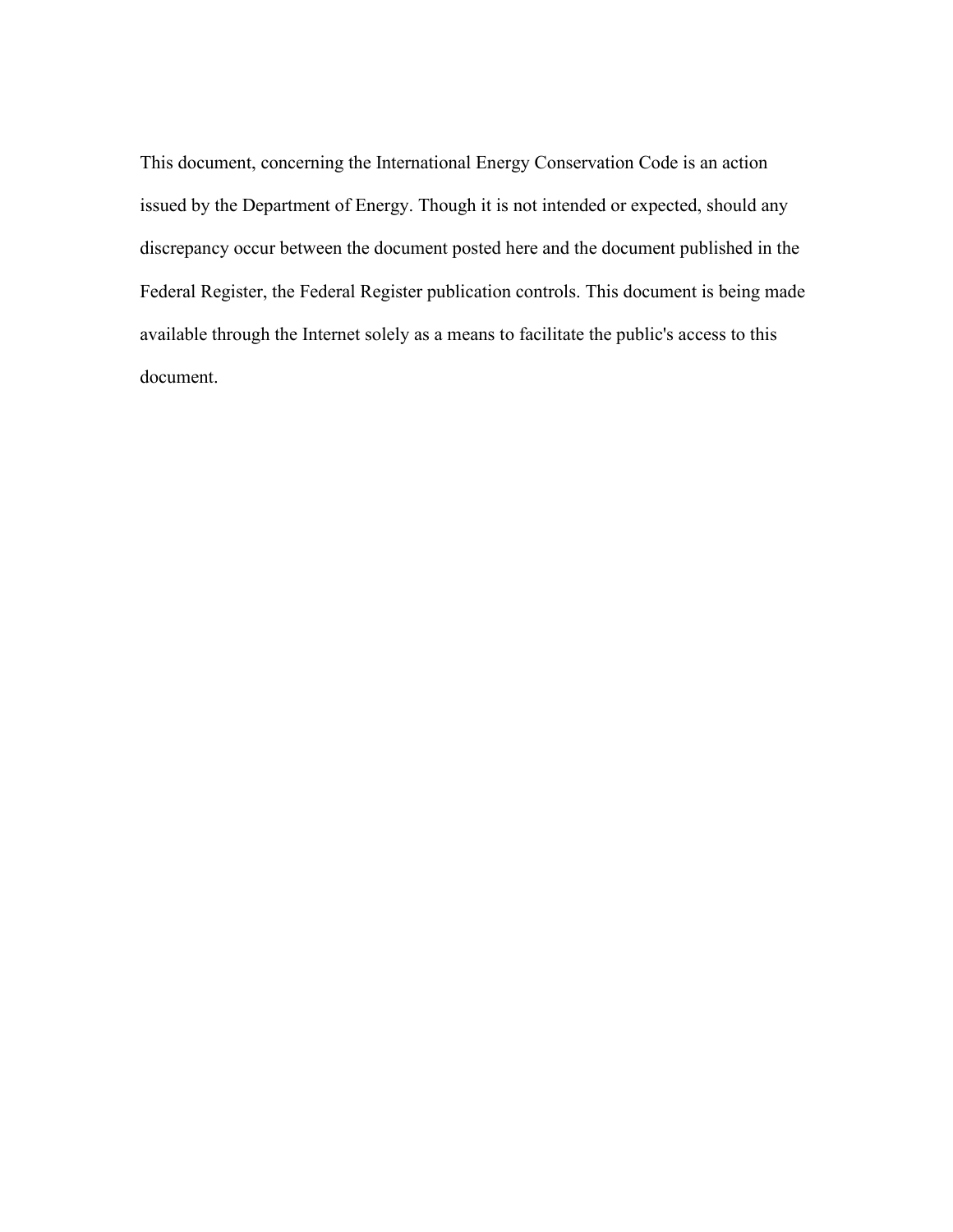## **[6450-01-P]**

## **DEPARTMENT OF ENERGY**

## **[EERE-2021-BT-DET-0010]**

# **Analysis Regarding Energy Efficiency Improvements in the 2021 International Energy Conservation Code (IECC)**

**AGENCY**: Office of Energy Efficiency and Renewable Energy, Department of Energy. **ACTION**: Notice of determination.

**SUMMARY**: The U.S. Department of Energy (DOE) has reviewed the 2021 International Energy Conservation Code (IECC) and determined the updated edition would improve energy efficiency in buildings subject to the code. DOE analysis indicates that buildings meeting the 2021 IECC, as compared with buildings meeting the 2018 IECC, would result in national site energy savings of 9.38 percent, source energy savings of 8.79 percent, and energy cost savings of approximately 8.66 percent of residential building energy consumption. Upon publication of this affirmative determination, each State must certify that it has reviewed the energy efficiency provisions of its residential building code and made a determination whether it is appropriate to revise the code to meet or exceed the updated edition of the IECC. Additionally, this notice provides guidance on State code review processes and associated certifications.

**DATES**: Certification statements provided by States shall be submitted by **[INSERT DATE**

# **TWO YEARS AFTER THE DATE OF PUBLICATION IN THE** *FEDERAL REGISTER***].**

**ADDRESSES**: A copy of the supporting analysis, as well as links to the Federal docket and public comments received, are available at:

*ht[tps://www.energyc](http://www.energycodes.gov/development/determinations)ode[s.gov/development/determinations.](http://www.energycodes.gov/development/determinations)*

1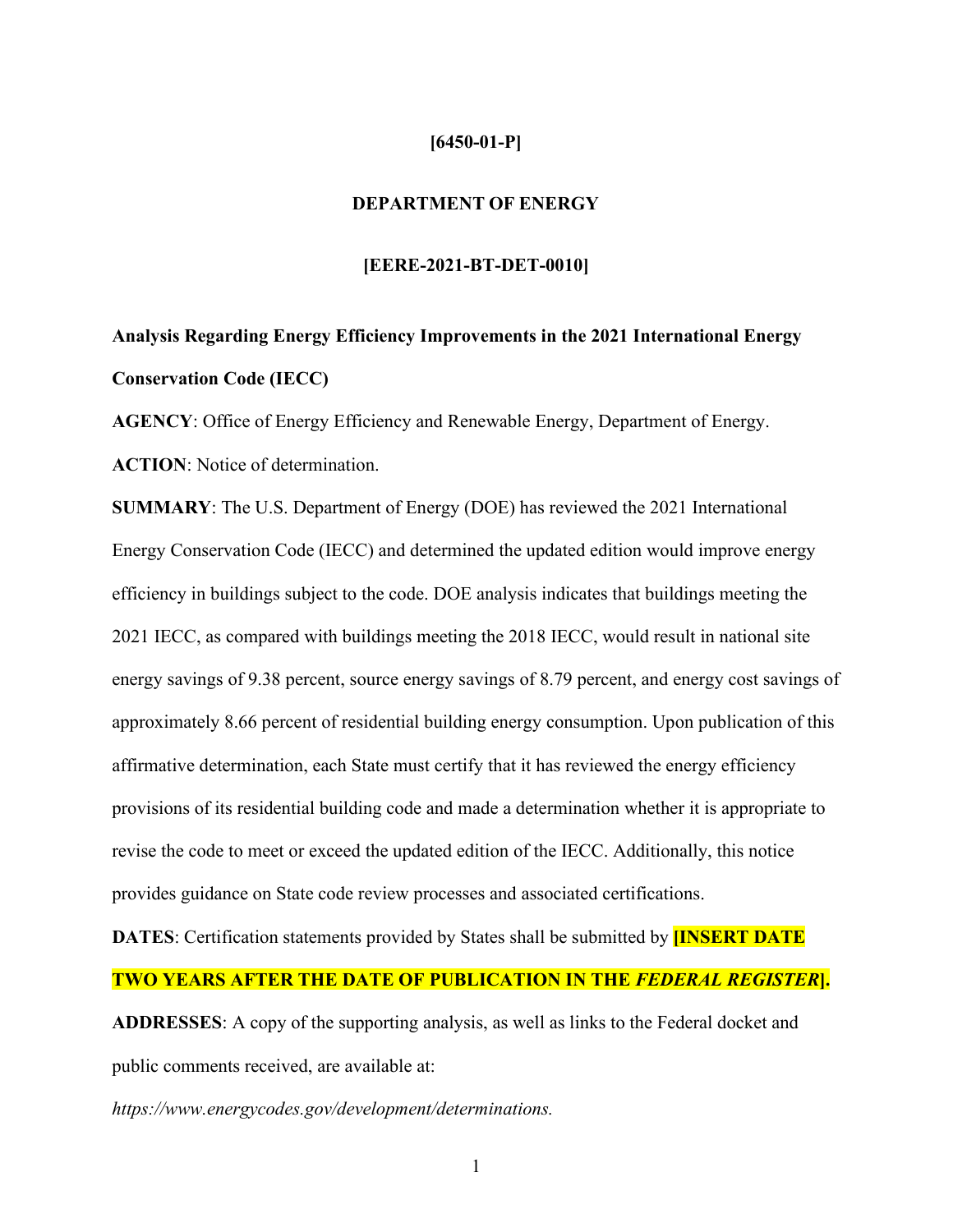Certification Statements must be addressed to the Building Technologies Office – Building Energy Codes Program Manager, U.S. Department of Energy, Office of Energy Efficiency and Renewable Energy, 1000 Independence Avenue SW., EE-5B, Washington, DC 20585.

**FOR FURTHER INFORMATION CONTACT:** Jeremiah Williams; U.S. Department of Energy, Office of Energy Efficiency and Renewable Energy, 1000 Independence Avenue SW., EE–5B, Washington, DC 20585; (202) 441–1288; *[Jeremiah.Williams@ee.doe.gov](mailto:Jeremiah.Williams@ee.doe.gov)*. For legal issues, please contact Matthew Ring; U.S. Department of Energy, Office of the General Counsel, 1000 Independence Avenue SW., GC–33, Washington, DC 20585; (202) 586-2555; *[Matthew.Ring@hq.doe.gov](mailto:Matthew.Ring@hq.doe.gov)*.

# **SUPPLEMENTARY INFORMATION**:

I. Background

II. Public Participation

III. Determination Statement

IV. State Certification

#### **I. Background**

Title III of the Energy Conservation and Production Act (ECPA), as amended, establishes requirements for building energy conservation standards, which are administered by the DOE Building Energy Codes Program. (42 U.S.C. 6831 *et seq.*) Section 304(a), as amended, of ECPA provides that whenever the 1992 Council of American Building Officials (CABO) Model Energy Code, or any successor to that code, is revised, the Secretary of Energy (Secretary) must make a determination, no later than 12 months after such revision, whether the revised code would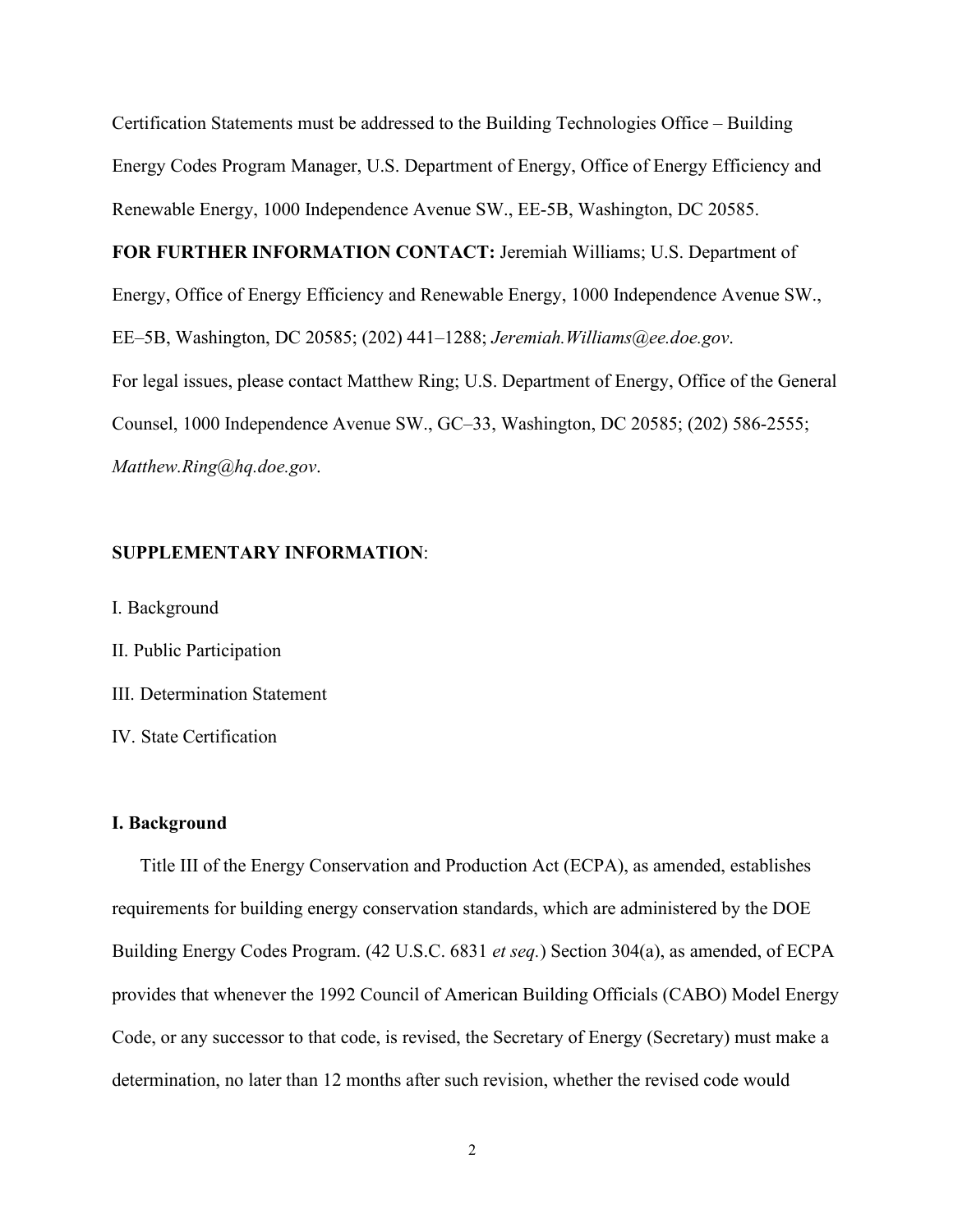improve energy efficiency in residential buildings, and must publish notice of such determination in the *Federal Register*. (42 U.S.C. 6833(a)(5)(A)) If the Secretary determines that the revision of the CABO Model Energy Code, or any successor thereof, improves the level of energy efficiency in residential buildings then, not later than two years after the date of the publication of such affirmative determination, each State is required to certify that it has reviewed its residential building code regarding energy efficiency, and made a determination as to whether it is appropriate to revise its code to meet or exceed the provisions of the successor code. (42 U.S.C.  $6833(a)(5)(B)$ 

The International Energy Conservation Code (IECC) is the contemporary successor to the CABO Model Energy Code specified in ECPA. The IECC is revised every three years through an established code development and consensus process administered by the International Code Council (ICC). As part of the ICC process, any interested party may submit proposals, as well as written comments or suggested changes to any proposal, and make arguments before a committee of experts assembled by the ICC, with the collection of accepted proposals forming the revised edition of the IECC. More information on the ICC code development process is available at *ht[tps://www.](http://www.iccsafe.org/codes-tech-support/codes/code-development-process/code-)ic[csafe.org/codes-tech-support/codes/code-development-process/code](http://www.iccsafe.org/codes-tech-support/codes/code-development-process/code-)development-2/.*

In addition, on January 20, 2021, the President issued Executive Order 13990, ''Protecting Public Health and the Environment and Restoring Science to Tackle the Climate Crisis.'' 86 FR 7037 (Jan. 25, 2021). The Executive Order directed DOE to consider publishing for notice and comment a proposed rule suspending, revising, or rescinding the final technical determination regarding the 2018 IECC by May 2021. *Id.* at 86 FR 7038. In response, DOE has reviewed the current 2021 IECC so that DOE's determination under Section 304(b) of ECPA reflects the most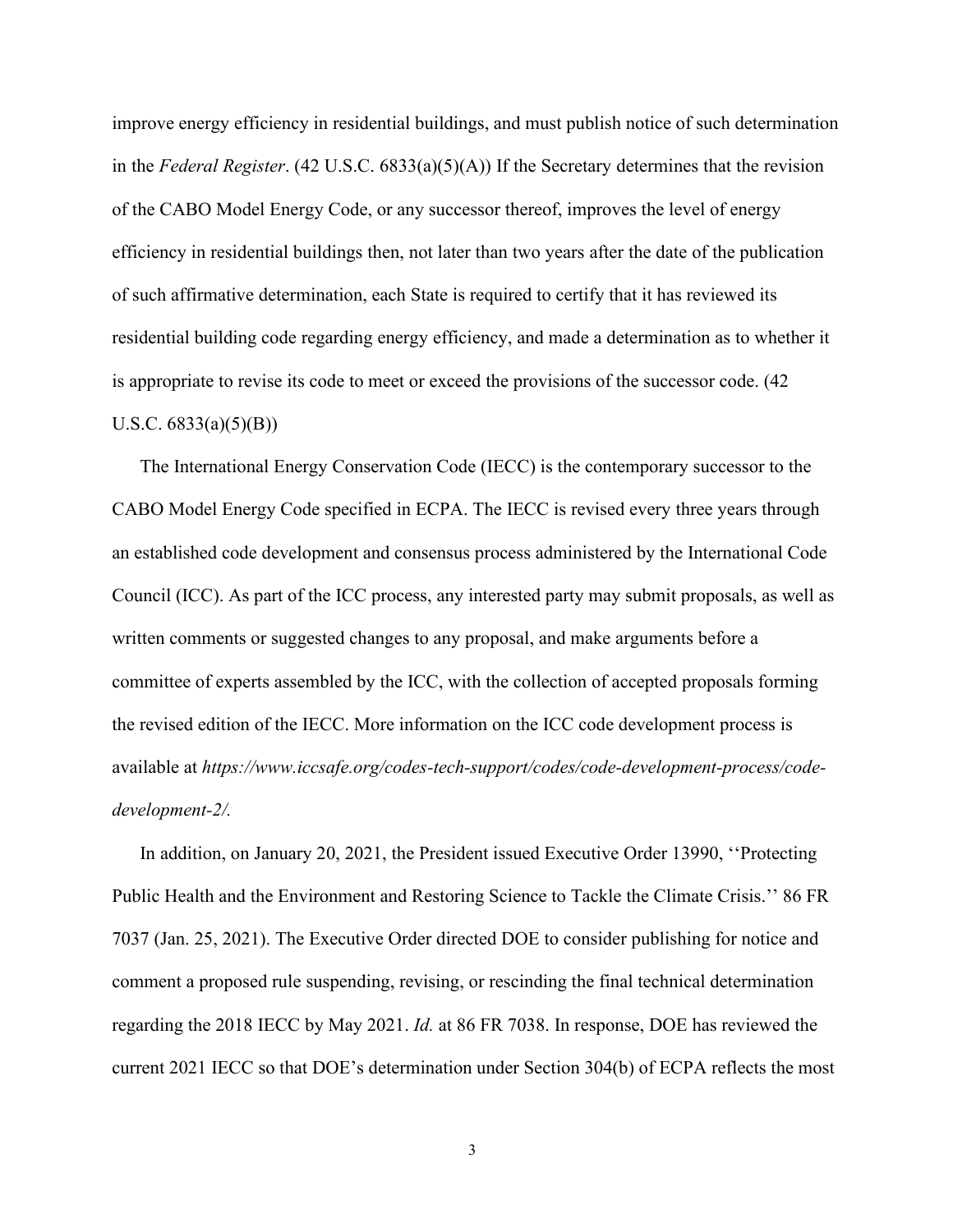recent version of IECC, and to facilitate State and local adoption of the 2021 IECC, which will improve energy efficiency in the nation's residential buildings.

To meet the statutory requirement, and to satisfy the directive issued under Executive Order 13990, DOE issued a preliminary determination and published supporting analysis to quantify the expected energy savings associated with the 2021 IECC relative to the previous 2018 IECC version. Notice of this preliminary analysis was published in the *Federal Register* on May 16, 2021 (86 FR 26710), and is available at: *https:[//www.regulations.gov/document/EERE-2021-BT-](http://www.regulations.gov/document/EERE-2021-BT-)DET-0010-0001.*

#### **II. Public Participation**

In a May 16, 2021 *Federal Register* notice, DOE requested public comments on its preliminary analysis of the 2021 IECC. (86 FR 26710) DOE received four public comments, all of which DOE considered in arriving at its final determination. DOE has now issued the final analysis of the expected energy savings associated with the 2021 IECC as compared to the 2018 IECC. A summary of public comments received, and DOE responses, is included in Appendix A of this Notice. The final analysis is available

at: *https:[//www.energycodes.gov/development/determinations.](http://www.energycodes.gov/development/determinations)*

## **III. Determination Statement**

Residential buildings meeting the 2021 IECC (compared to the previous 2018 edition) are expected to incur the following savings on a weighted national average basis:

- 9.38 percent *site* energy savings
- 8.79 percent *source* energy savings
- 8.66 percent energy *cost* savings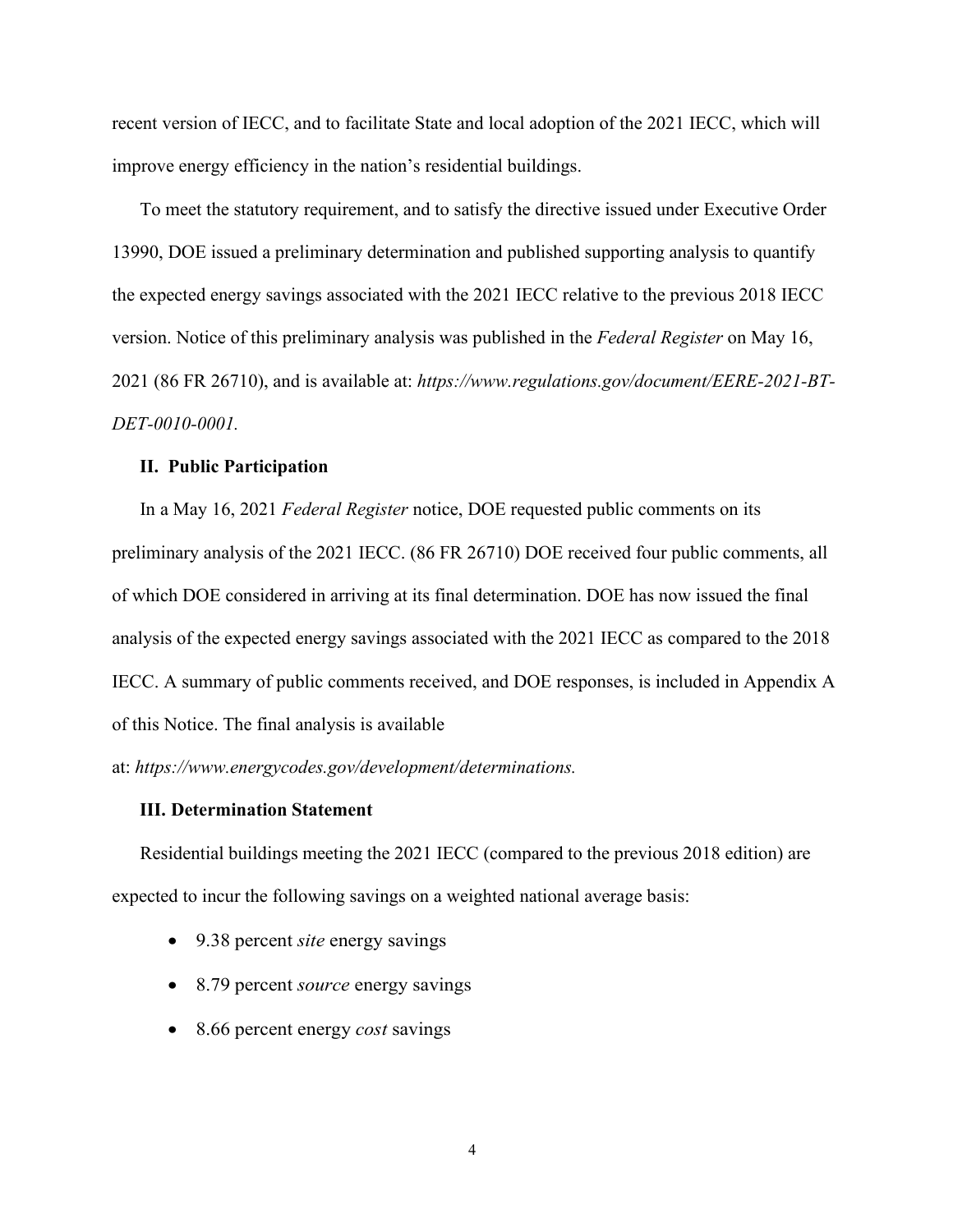DOE has rendered the conclusion that the 2021 IECC will improve energy efficiency in residential buildings, and, therefore, receives an affirmative determination under Section 304(a) of ECPA. States can experience significant benefits by updating their codes to reflect current construction standards, a total estimated \$74.61 billion in energy cost savings and 424.20 MMT of avoided  $CO<sub>2</sub>$  emissions in residential buildings (cumulative 2010 through 2040), or \$3.24 billion in annual energy cost savings and  $18.50$  MMT in annual avoided  $CO<sub>2</sub>$  emissions (annually by 2030). These benefits, including emissions reductions, are estimated in a revised  $2020$  interim report addressing building code impacts.<sup>1</sup> Though not quantified in the interim report, there may also be costs to regulated entities as a result of updated residential building codes.

## **IV. State Certification**

Upon publication of this affirmative determination, each State is required to review the provisions of its residential building code regarding energy efficiency, and determine whether it is appropriate for such State to revise its building code to meet or exceed the energy efficiency provisions of the 2021 IECC.  $(42 \text{ U.S.C. } 6833(a)(5)(B))$  This action must be made not later than two years from the date of publication of a Notice of Determination, unless an extension is provided.

#### *State Review and Update*

The State determination must be: (1) made after public notice and hearing; (2) in writing; (3) based upon findings and upon the evidence presented at the hearing; and (4) made available to the public. (42 U.S.C. 6833(a)(2)) States have discretion with regard to the hearing procedures

<sup>&</sup>lt;sup>1</sup> See *https://www.pnnl.gov/main/publications/external/technical reports/PNNL-31437.pdf for the 2021 interim code* impact report. Financial benefits are calculated by applying historical and future fuel prices to site energy savings and by discounting future savings to 2020 dollars. Historical and future real fuel prices are obtained through EIA's AEO 2015 report (EIA 2015).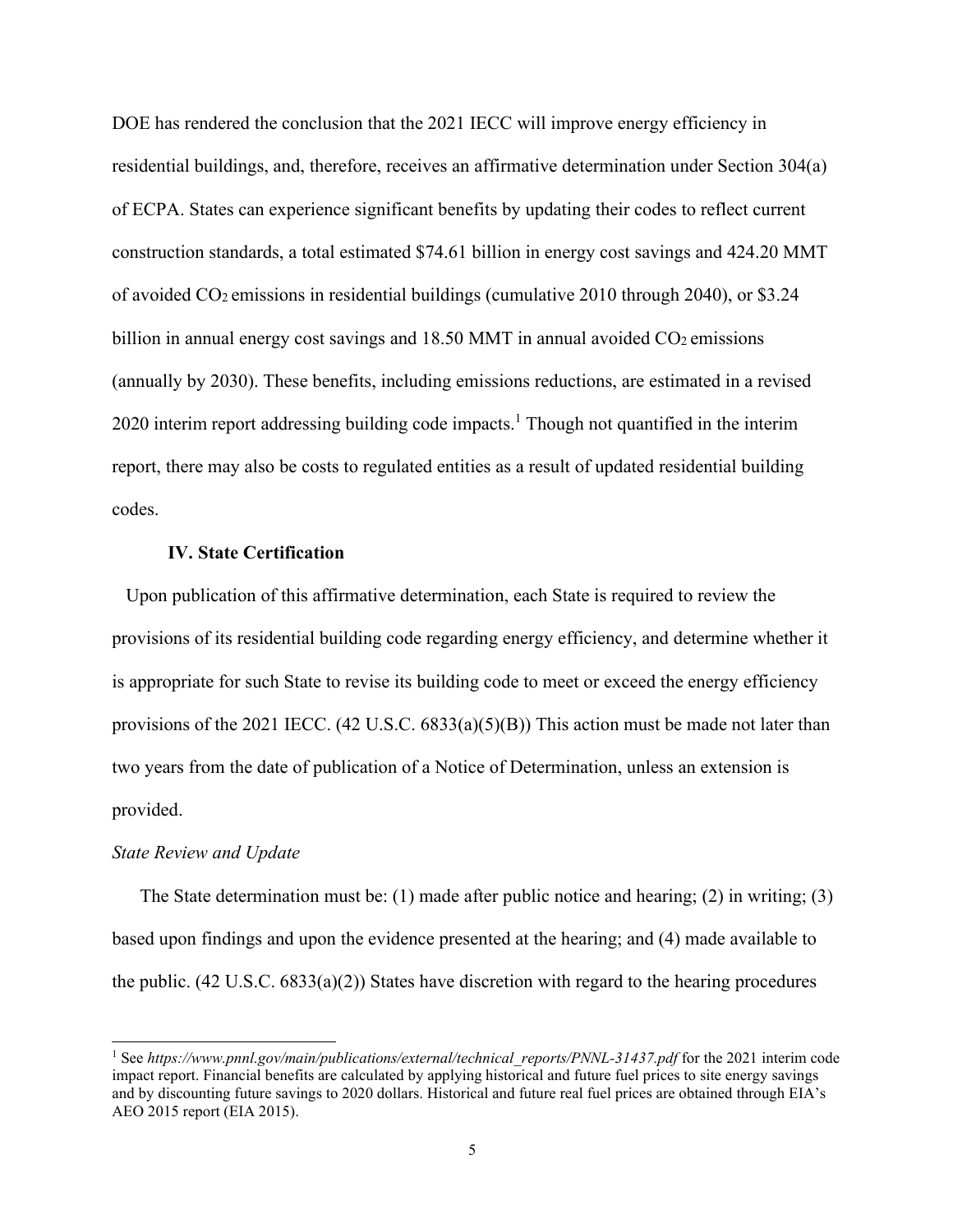they use, subject to providing an adequate opportunity for members of the public to be heard and to present relevant information. The Department recommends publication of any notice of public hearing through appropriate and prominent media outlets, such as in a newspaper of general circulation. States should also be aware that this determination does not apply to IECC chapters specific to nonresidential buildings, as defined in the IECC. Therefore, States must certify their evaluations of their State building codes for residential buildings with respect to all provisions of the IECC, except for those chapters not affecting residential buildings. DOE determinations regarding earlier editions of the IECC are available on the DOE Building Energy Codes Program website.<sup>2</sup> Further national and State analysis is also available.<sup>3</sup>

# *State Certification Statements*

State certifications are to be sent to the address provided in the **ADDRESSES** section, or may be submitted to *[BuildingEnergyCodes@ee.doe.gov](mailto:BuildingEnergyCodes@ee.doe.gov)*, and must be submitted in accordance with the deadline identified in the **DATES** section. If a State makes a determination that it is not appropriate to revise the energy efficiency provisions of its residential building code, the State must submit to the Secretary, in writing, the reasons for this determination, which shall be made available to the public.  $(42 \text{ U.S.C. } 6833(a)(4))$ 

The DOE Building Energy Codes Program tracks and reports State code adoption and certifications.4 Once a State has adopted an updated residential code, DOE typically provides software, training, and support for the new code, as long as the new code is based on the national model code (*i.e.,* the 2021 IECC). DOE has issued previous guidance on how it intends to respond to technical assistance requests related to implementation resources, such as building

<sup>2</sup> Available at *h[ttps://ww](http://www.energycodes.gov/regulations/determinations/previous)w.e[nergycodes.gov/regulations/determinations/previous](http://www.energycodes.gov/regulations/determinations/previous)*

<sup>3</sup> Available at *h[ttps://ww](http://www.energycodes.gov/development/residential/iecc_analysis)w.e[nergycodes.gov/development/residential/iecc\\_analysis](http://www.energycodes.gov/development/residential/iecc_analysis)*

<sup>4</sup> Available at *https:/[/www.energycodes.gov/adoption/states](http://www.energycodes.gov/adoption/states)*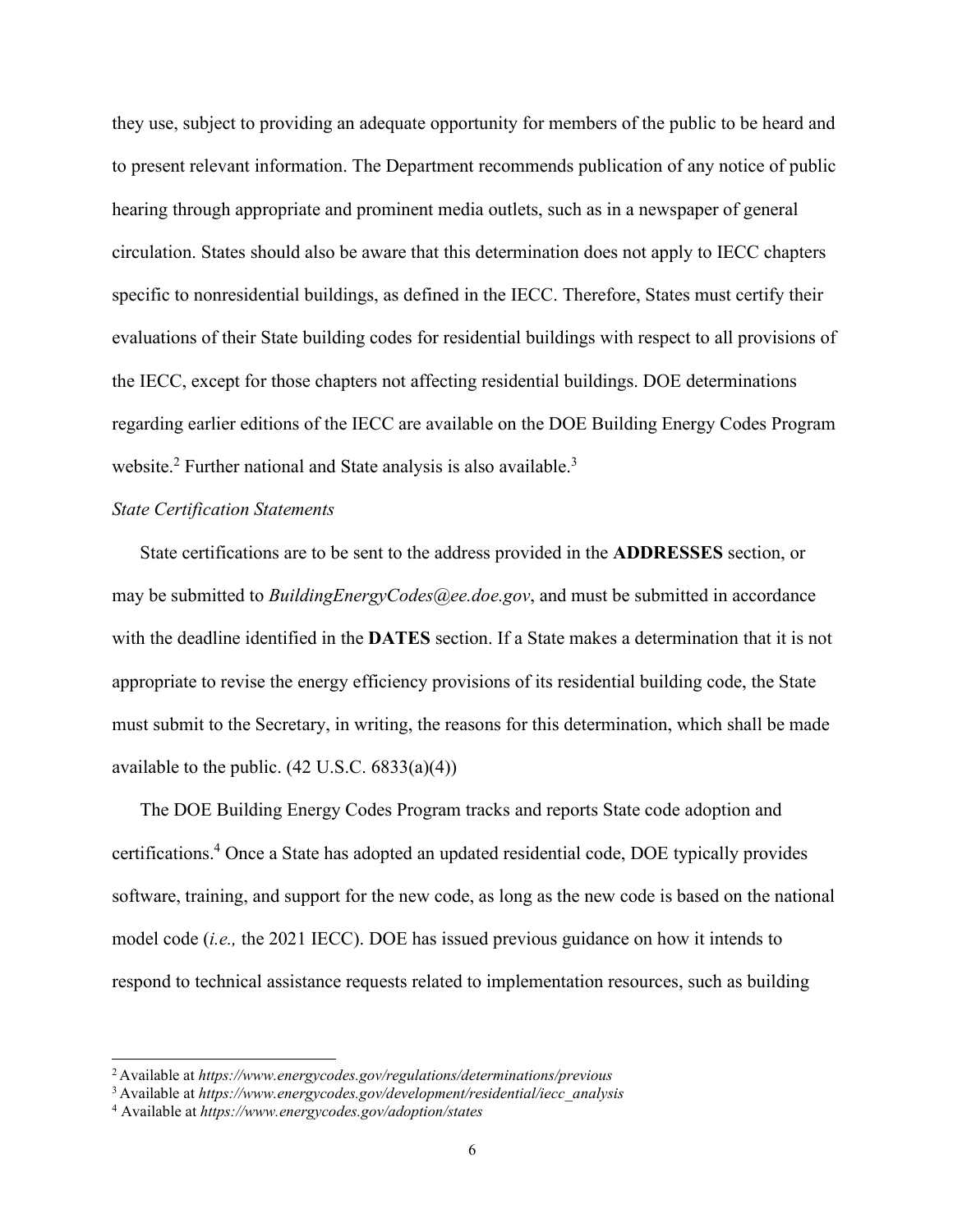energy code compliance software. (79 FR 15112) DOE is directed to provide incentive funding to States to implement the requirements of Section 304, and to improve and implement State residential and commercial building energy efficiency codes, including increasing and verifying compliance with such codes. (*See* 42 U.S.C. 6833(e)) Some States develop their own codes that are only loosely related to the national model codes, and DOE does not typically provide technical support for those codes. DOE does not prescribe how each State adopts and enforces its energy codes.

#### *Requests for Extensions*

Section 304(c) of ECPA requires that the Secretary permit an extension of the deadline for complying with the certification requirements described previously, if a State can demonstrate that it has made a good faith effort to comply with such requirements, and that it has made significant progress toward meeting its certification obligations. (42 U.S.C. 6833(c)) Such demonstrations could include one or both of the following: (1) a substantive plan for response to the requirements stated in Section 304; or (2) a statement that the State has appropriated or requested funds (within State funding procedures) to implement a plan that would respond to the requirements of Section 304 of ECPA. This list is not exhaustive. Requests are to be sent to the address provided in the **ADDRESSES** section, or may be submitted to

*[BuildingEnergyCodes@ee.doe.gov](mailto:BuildingEnergyCodes@ee.doe.gov)*.

7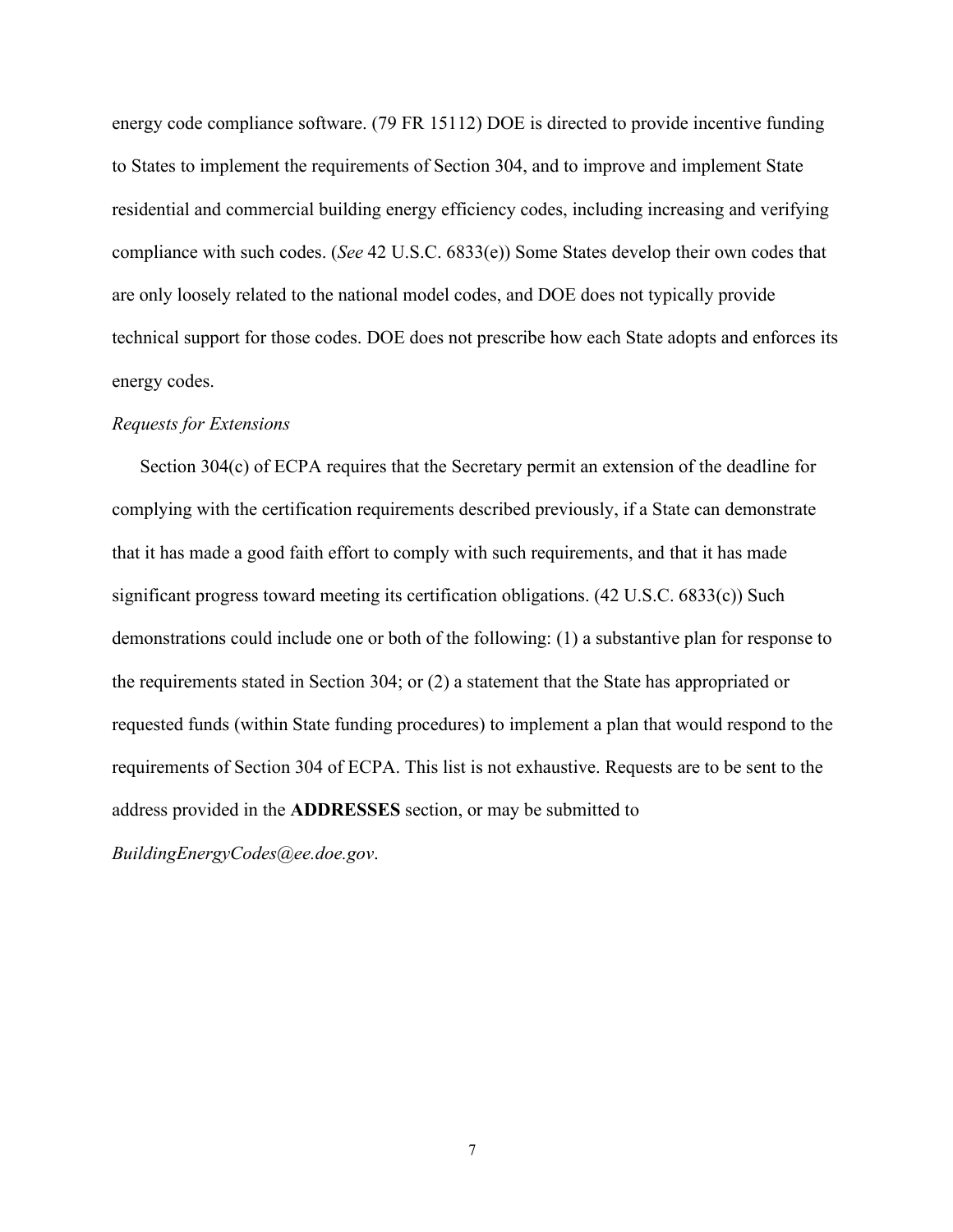#### **Appendix A**

DOE accepted public comments on the Notice of Preliminary Determination for the 2021 IECC until June 16, 2021, and received submissions from a total of 4 commenters. Responsive public comments and associated DOE answers are described as follows. DOE received comments on its preliminary determination and supporting analysis of the 2021 IECC from the following stakeholders:

- North American Insulation Manufacturers Association (NAIMA)
- Responsible Energy Code Alliance (RECA)
- Edison Electric Institute (EEI)
- Air-Conditioning, Heating and Refrigeration Institute (AHRI)

The comments are summarized as follows and are available

at *https:/[/www.regulations.gov/document/EERE-2021-BT-DET-0010-0001/comment.](http://www.regulations.gov/document/EERE-2021-BT-DET-0010-0001/comment)* DOE responded to all comments received. Several issues raised by commenters are distinct from the energy efficiency analysis DOE has undertaken pursuant to its statutory obligations. These include the social cost of carbon, life-cycle cost, and cost effectiveness; among these issues, social cost of carbon garnered the most attention from commenters and is therefore emphasized in the responses below.

## *North American Insulation Manufacturers Association (NAIMA)*

*Comment:* NAIMA requested that DOE use the updated climate zone designations in the 2021 IECC and not 2018 IECC. DOE's preliminary analysis appears to leave out impact of the 2021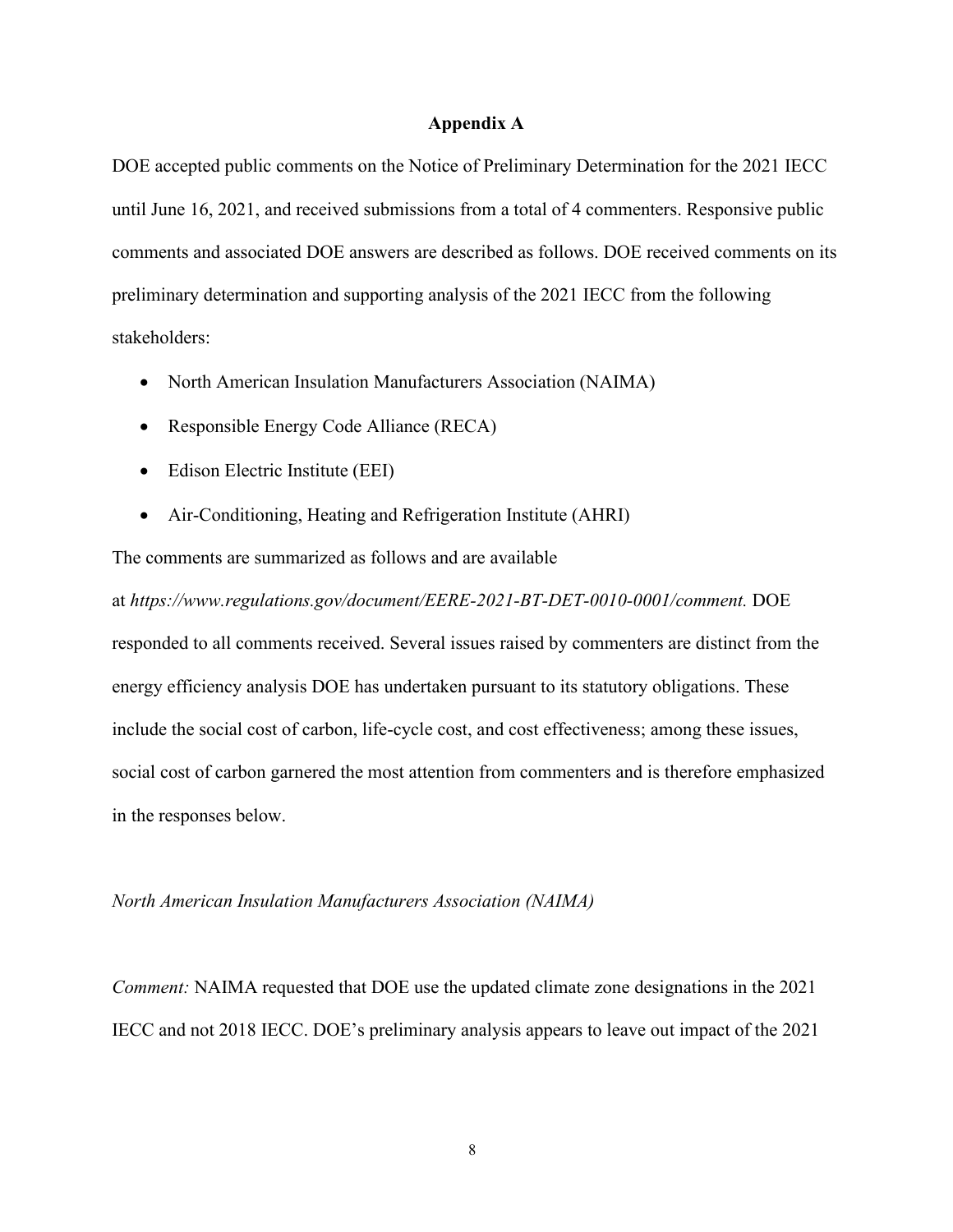IECC climate zone designations in numerous counties across the United States. This shortfall could lead to an overestimation of the energy savings associated with the 2021 IECC.

*DOE Response:* DOE acknowledges that the residential provisions of the 2021 IECC incorporate several administrative changes introduced by the 2013 edition of ASHRAE Standard 169, *Climatic Data for Building Design Standards* (ASHRAE 2013a). ASHRAE 169-2013 redefined climate zones and moisture regimes based on recent weather data. As a result, a number of U.S. counties were reassigned to different zones/regimes, and a new, *extremely hot* Climate Zone 0 was added. (The addition of Climate Zone 0 has no impact on DOE's analysis, since it does not occur in the U.S.) Approximately 400 U.S. counties out of more than 3,000 were reassigned, most to warmer climate zones. However, the reassignment of localities is considered an administrative action, based on long-established definitions of heating degree days and cooling degree days, and is handled consistently with how similar climate zone updates have been handled by previous DOE model energy code determinations. DOE also notes that the reassignment of climate zones is expected to occur in the future, based on updated weather and climate data, and associated updates to ASHRAE Standard 169.

*Comment:* NAIMA requested that DOE produce the equivalent cost-effectiveness document for the 2021 IECC as rapidly as possible after the publication of the final 2021 IECC determination. Additionally, NAIMA requested that DOE perform this analysis with a variety of down payment amounts to show cost-effectiveness with typical range of loans - a 0% down loan, a 10% down loan, and a 20% down loan.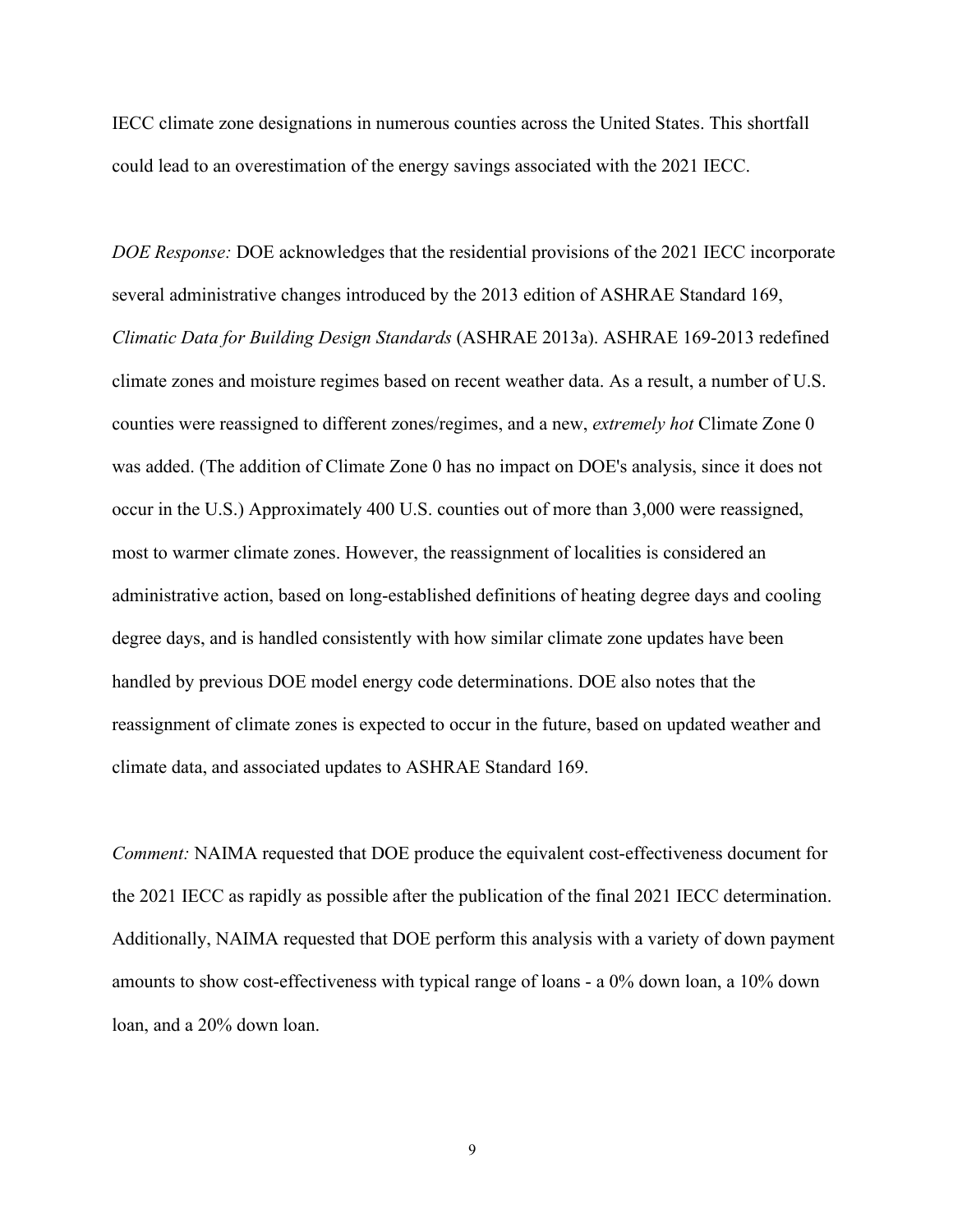*DOE Response:* In making its determination, DOE's directive under ECPA is to assess whether updated editions of the 2021 IECC would improve *energy efficiency* in residential buildings. Concepts such as life-cycle cost and cost effectiveness represent economic analysis and are therefore unique from energy efficiency analysis. However, DOE recognizes the value of such analysis in informing State and local decisions surrounding code review and update processes, as well as design decisions associated with specific buildings and systems. Distinct from its determination directive under ECPA, DOE provides a variety of additional analysis, including cost-effectiveness analysis. The established DOE methodology is currently designed around a single typical home mortgage scenario, and not multiple down payment scenarios, as requested by NAIMA. However, DOE will consider expanding its analysis in the future to further study a range of financing scenarios, including those experienced by low and moderate income (LMI) households.

#### *Responsible Energy Codes Alliance (RECA)*

*Comment:* RECA's first comment recommended that the DOE take actions to encourage, and provide additional support for, States and cities to adopt and implement the 2021 IECC in the months and years ahead.

*DOE response:* DOE is directed under ECPA to provide technical assistance supporting the implementation of building energy codes. Consistent with this directive, DOE intends to continue providing robust technical assistance supporting State and local implementation of buildings energy codes. DOE recognizes the importance of supporting the States and local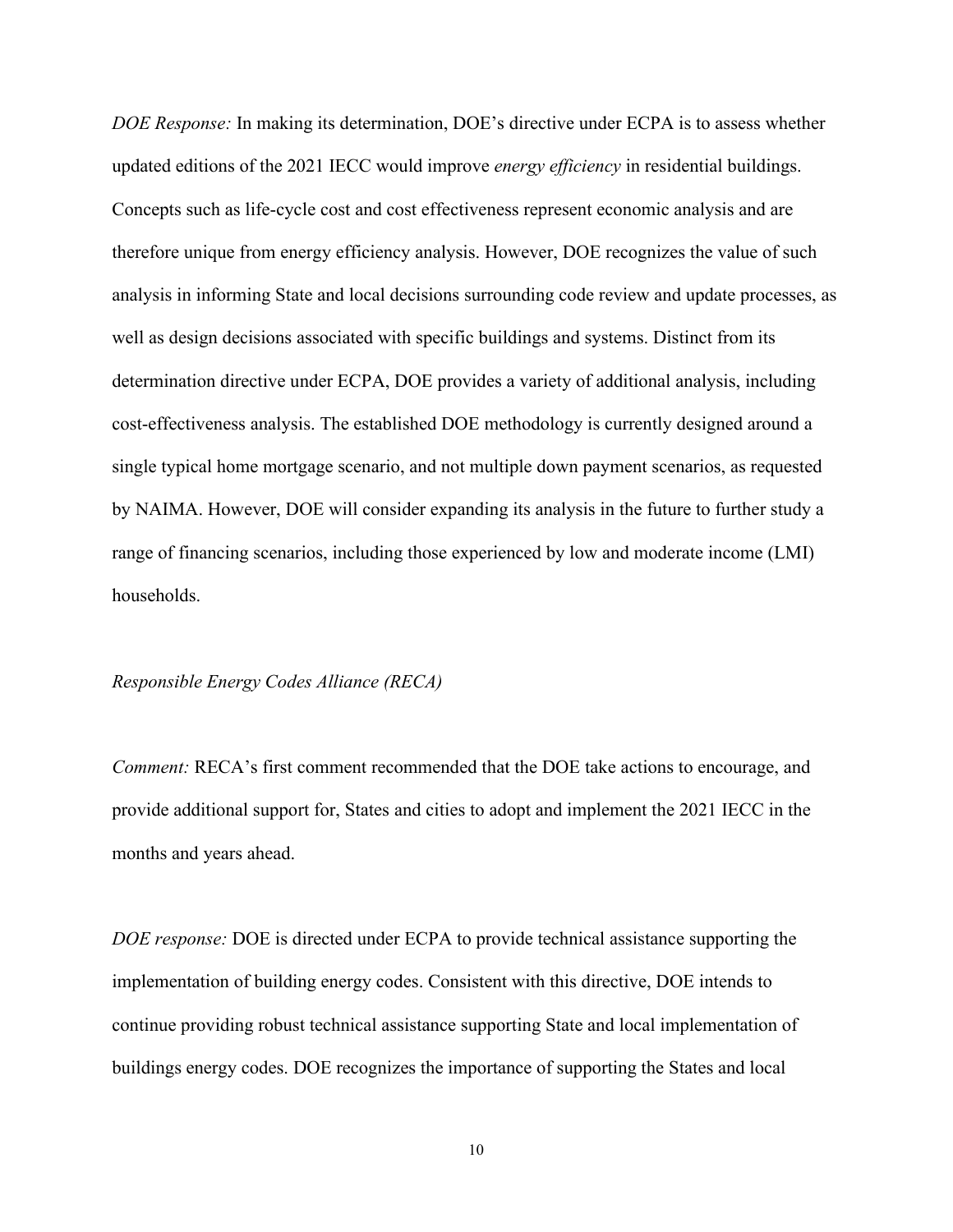governments who ultimately adopt and implement codes, as well as the wide range of industry stakeholders who rely upon energy codes and strive to achieve compliance in practice.

*Comment: RECA's second comment stated that RECA agrees with and supports the* methodology and conclusion in the preliminary analysis.

*DOE response:* DOE appreciates the support.

*Comment:* RECA's third comment recommended that DOE should implement the 2021 IECC into REScheck.

*DOE response:* DOE intends to support the implementation of the 2021 IECC into REScheck in the future.

*Comment:* RECA's fourth comment recommended that DOE remove pre-2015 IECC versions from REScheck.

DOE response: In maintaining its compliance resources, such as the REScheck software<sup>5</sup>, DOE typically supports the three most recent editions of the model codes. (79 FR 15112) Following the current determination, this is anticipated to include the 2021, 2018 and 2015 editions of the IECC. DOE intends to maintain consistency with this approach.

<sup>&</sup>lt;sup>5</sup> REScheck is a software tool developed and maintained by DOE for the purpose of verifying compliance in residential buildings. *See htt[ps://www.energycodes.gov/rescheck](http://www.energycodes.gov/rescheck)*.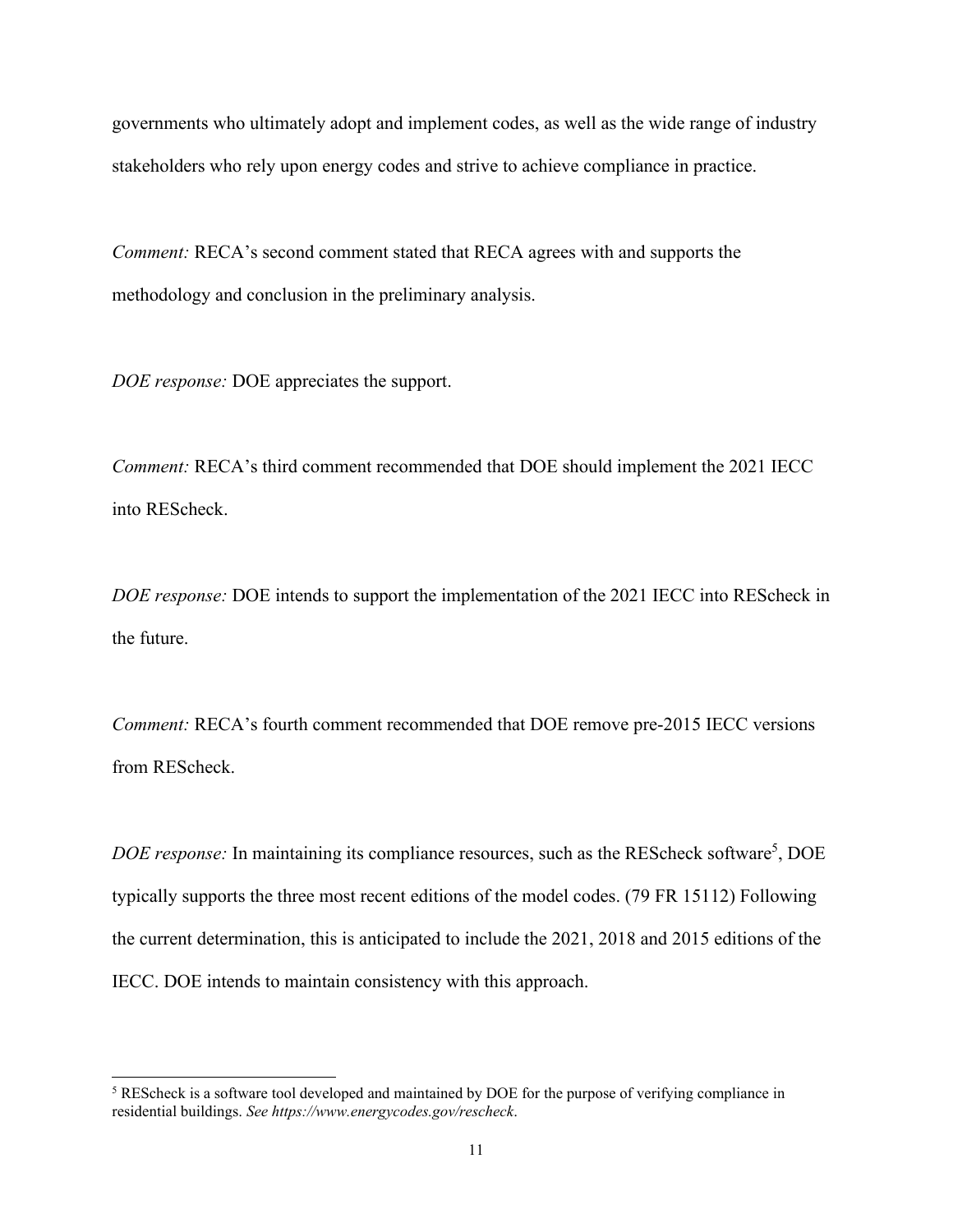*Comment: RECA's fifth comment recommended that DOE provide cost-effectiveness analysis.* 

*DOE response:* As outlined in previous responses, DOE notes that the current determination is focused on whether the 2021 IECC would improve *energy efficiency* in residential buildings. However, DOE recognizes the value of additional forms of technical analysis supporting building energy codes, and intends to continue to provide both national and State-level costeffectiveness analysis of the 2021 IECC in the future.

*Comment:* RECA's sixth comment recommended that DOE provide *State-level* energy and cost analyses.

*DOE response:* Consistent with the previous comment response, DOE intends to provide Statelevel energy and cost analyses in the future.

*Comment:* RECA's seventh comment recommended that DOE provide implementation support for the 2021 IECC.

*DOE response:* Consistent with previous comment responses, DOE intends to continue providing robust support for States and local governments implementing building energy codes. DOE intends to provide additional resources supporting the 2021 IECC implementation in the future.

*Edison Electric Institute (EEI)*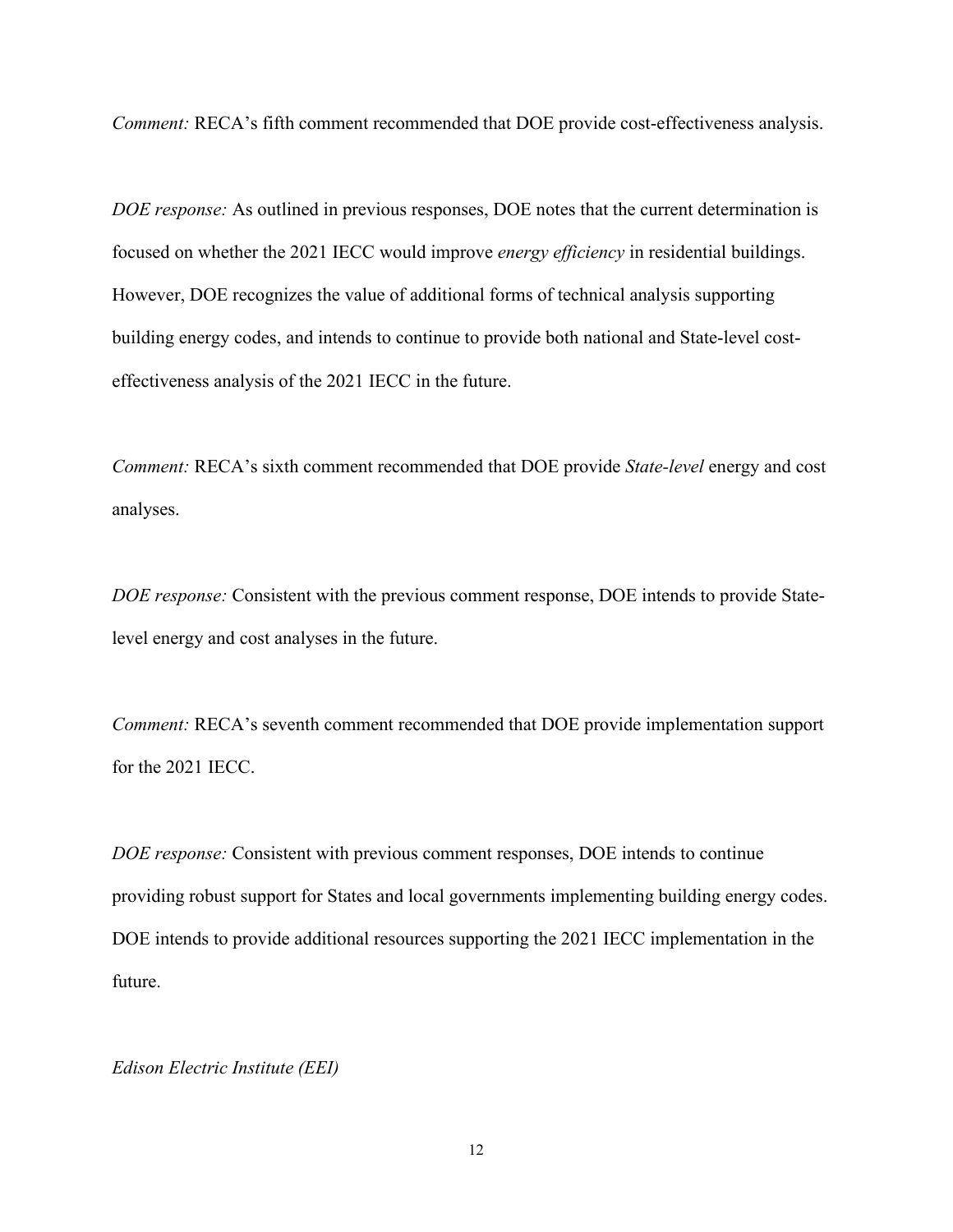*Comment:* EEI's first comment stated that the EPA greenhouse gas equivalencies calculator overstates the emissions impact.

*DOE response:* As outlined in previous responses, DOE notes that the current determination is focused solely on whether the revised Standard would improve energy efficiency in residential buildings, and CO2 savings were not considered as part of DOE's ultimate determination of whether the revised Standard will improve energy efficiency. DOE is reporting estimated CO<sub>2</sub> savings only because it recognizes the value of additional forms of technical analysis supporting State implementation of building energy codes, including emissions analyses. DOE relies on greenhouse gas emission coefficients established by the Environmental Protection Agency (EPA) in estimating current year CO2 savings. EPA's emission coefficients are designed to reflect marginal  $CO<sub>2</sub>$  savings from electricity savings occurring on the building site, which DOE considers appropriate for estimating and communicating the carbon savings stemming from an improved energy code. This approach is consistent with how DOE has performed similar calculations in previous determinations.

*Comment:* EEI's second comment recommended that DOE's determination should take into account the commitments utilities have made to reduce carbon emissions.

*DOE response:* As outlined in previous responses, DOE notes that the current determination is focused solely on whether the revised Standard would improve energy efficiency in residential buildings, and CO<sub>2</sub> savings were not considered as part of DOE's ultimate determination of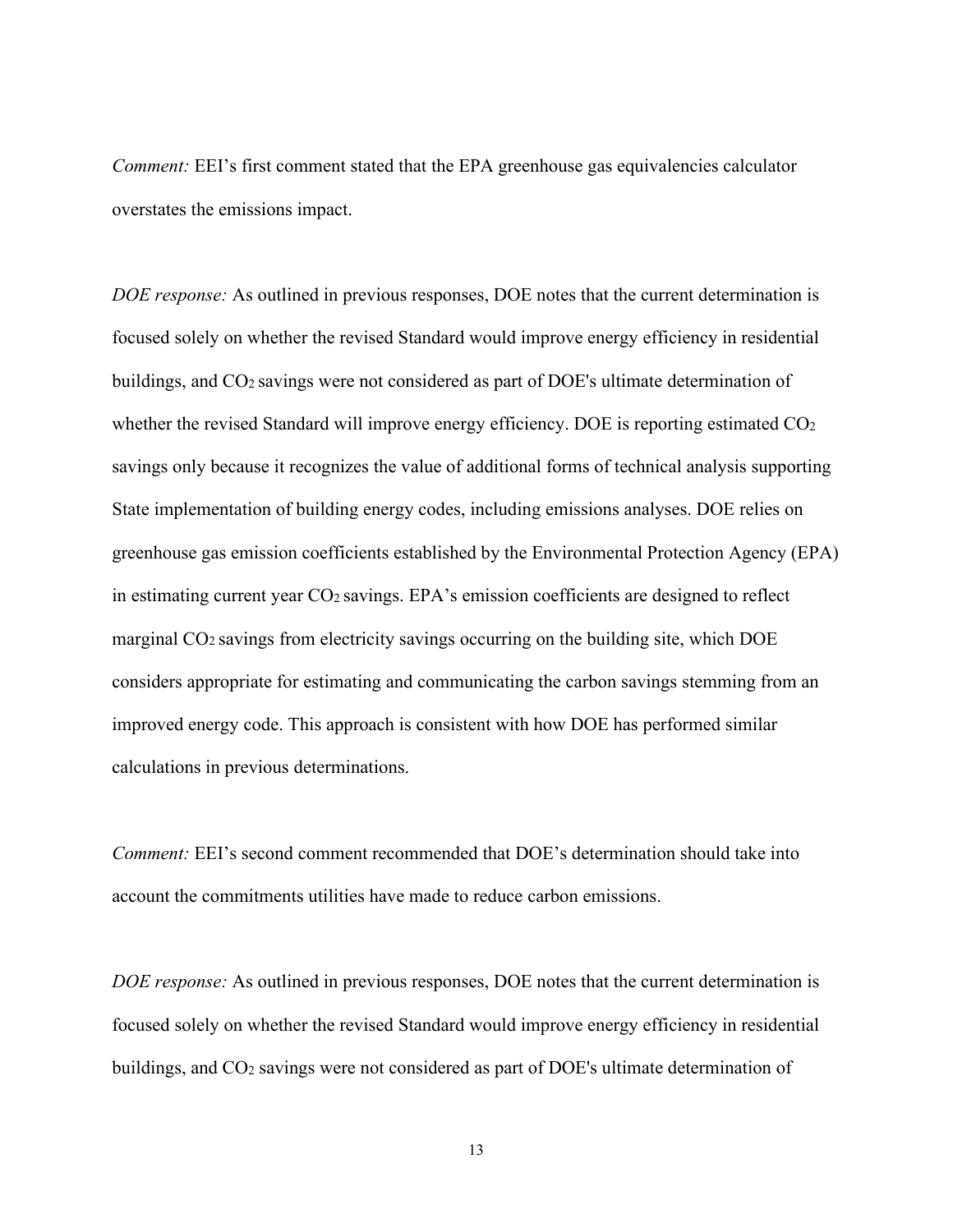whether the revised Standard will improve energy efficiency. DOE is reporting estimated  $CO<sub>2</sub>$ savings only because it recognizes the value of additional forms of technical analysis supporting State implementation of building energy codes, including emissions analyses. DOE's analysis is based on several metrics; energy cost, site energy, and source energy. In addition, DOE reports carbon emissions on a first-year basis. DOE recognizes the progress being made by utilities in decarbonizing the electric grid, and emphasizes that estimates provided in the supporting technical analysis are based on current emission levels and are subject to change in the future.

# *Air-Conditioning, Heating, and Refrigeration Institute (AHRI)*

*Comment:* AHRI, p. 2-5. AHRI commented that historically DOE did not estimate emission reductions or apply a value to emission reductions as part of the results and basis for the determination. They further stated that including emission reductions or their value, including the SC-CO2, as part of the basis for determination was outside DOE's authority to consider (42 U.S.C. 6833(a)(5)), because EPCA is an energy conservation statute and excludes environmental objectives (see 42 U.S.C. 6312 which excludes environmental objectives), and that DOE does not have the statutory authority to consider greenhouse gas estimates in determination of residential building codes. AHRI opined that the SC-CO2 should only be included for rulemakings where DOE has clear statutory authority to do so and stated that it lacks such statutory authority as to building energy codes.

*DOE response:* In making its determination, DOE's directive under ECPA is to assess whether updated editions of the IECC would improve *energy efficiency* in residential buildings. 42 U.S.C.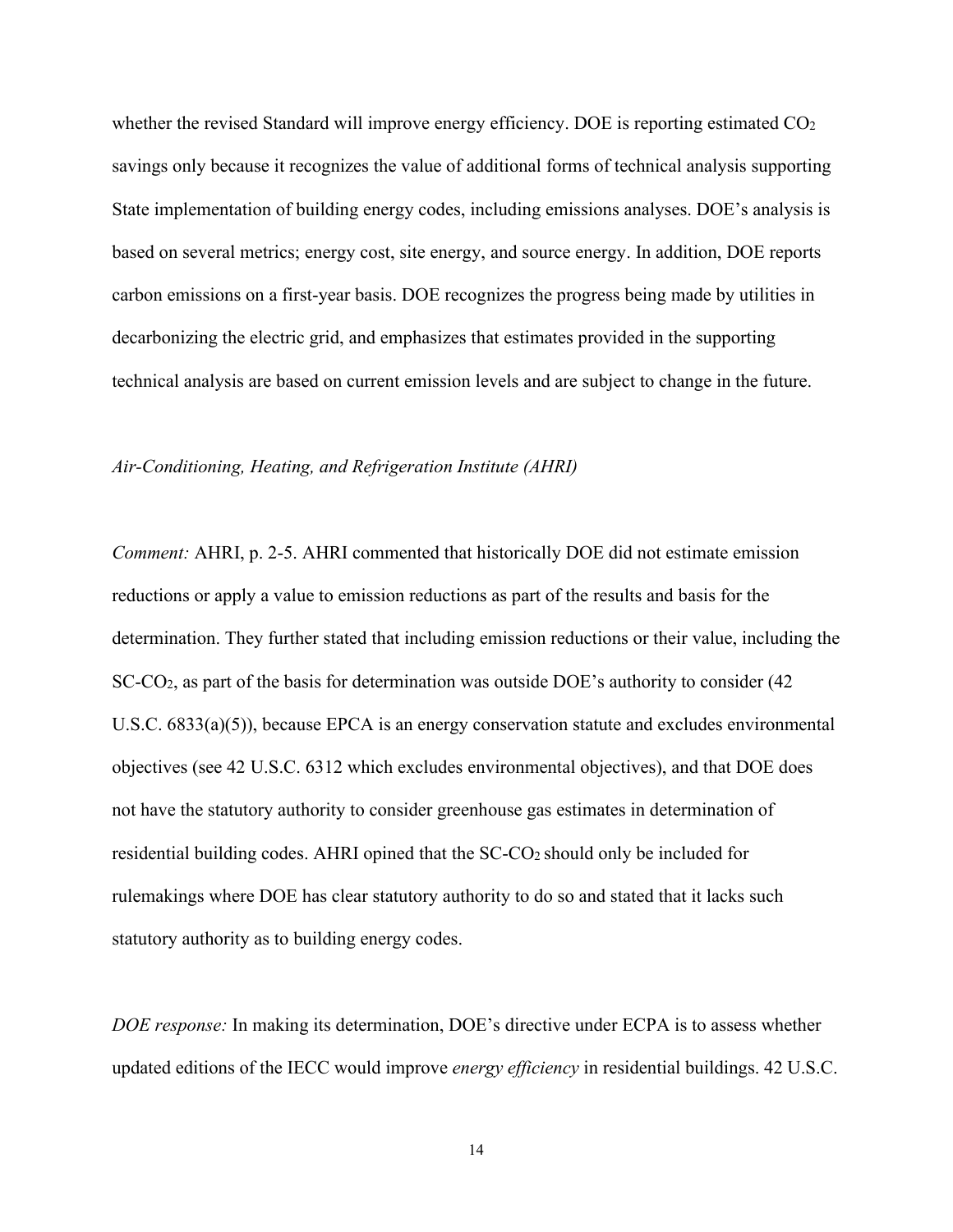$6833(b)(2)(A)$  DOE emphasizes that the estimates pertaining to CO<sub>2</sub> are provided as supplemental information only and were not considered as part of DOE's final determination, which is based on energy efficiency as required under 42 U.S.C. 6833(5)(A). Climate benefits associated with the expected CO2 emissions reductions are monetized using estimates of the social cost of carbon presented in the *Technical Support Document: Social Cost of Carbon, Methane, and Nitrous Oxide Interim Estimates under Executive Order 13990* (IWG 2021). DOE is reporting estimates related to CO2 only because information on the carbon emissions associated with buildings are valued by many stakeholders, including States and local governments who ultimately implement building codes, and who have expressed a need for this information. These estimates are not considered as part of DOE's ultimate determination of whether the updated IECC will improve energy efficiency.

*Comment:* AHRI, p. 2, 5. AHRI stated that DOE is ignoring clear congressional intent in including emissions in the narrowly scoped building energy code review defined in the statutory text (42 U.S.C. 6833(b)(1)). AHRI further stated that congress could have added global climate change into a variable to weigh in the determination, but did not do so and so DOE should not include this in the determination.

*DOE Response:* See response to previous AHRI comment.

*Comment:* AHRI, p. 2. AHRI requested that DOE remove carbon emissions from the determination for building energy codes, including the 2021 IECC.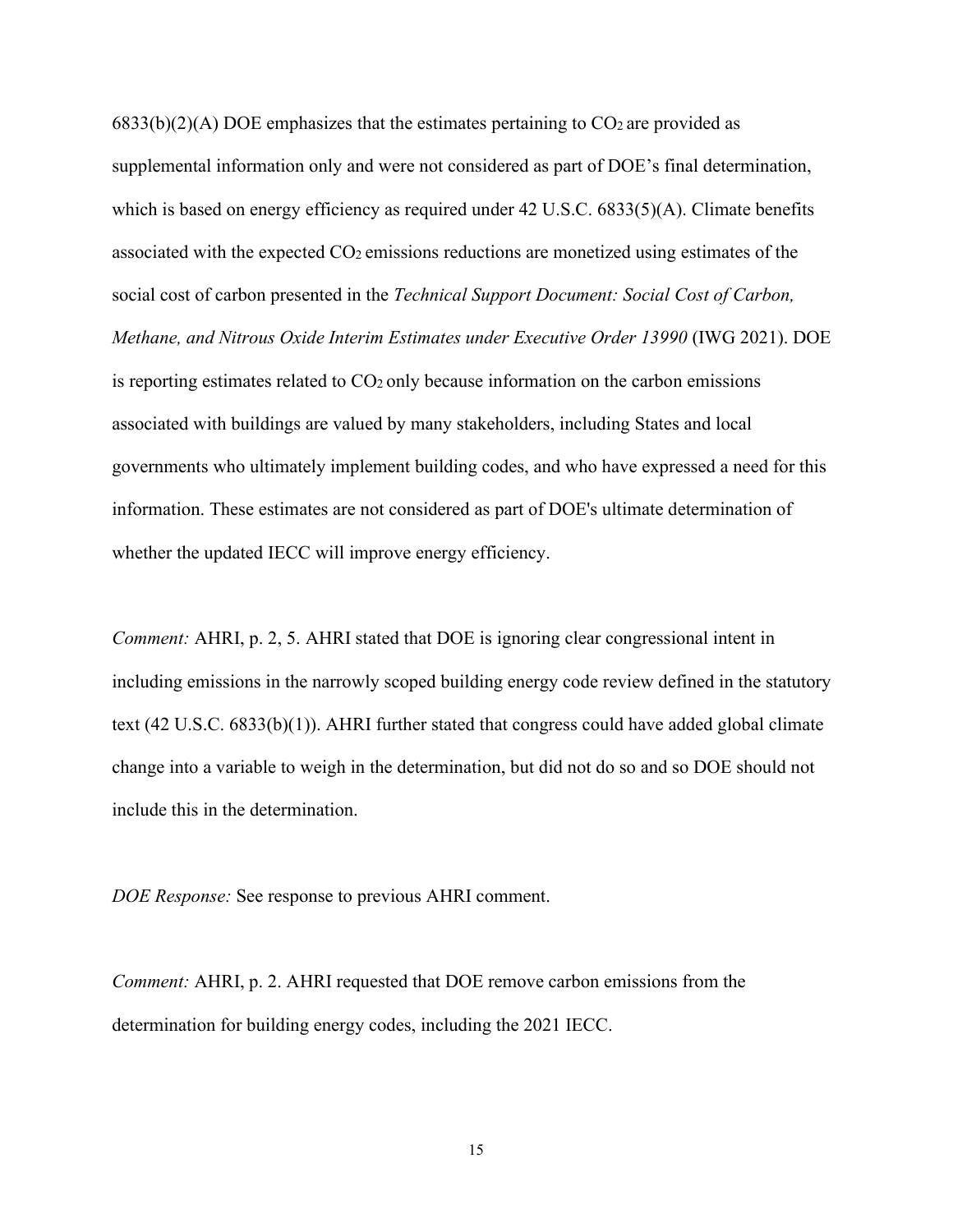*DOE Response:* See response to previous AHRI comment.

*Comment:* AHRI p. 2. Irrespective of the authority consideration, AHRI requested that DOE must act to remedy inaccurate assumptions and conclusions on the social cost of carbon benefits analysis. AHRI opined that the benefits claimed from full fuel cycle and global impact of emissions and SC-CO<sub>2</sub> are speculative and tangential and that these are calculated over a time period (100 years) that greatly exceeds that used to measure economic costs.

*DOE Response:* In making its determination, DOE's directive under ECPA is to assess whether updated editions of the IECC would improve *energy efficiency* in residential buildings. 42 U.S.C.  $6833(b)(2)(A)$  DOE emphasizes that the estimates pertaining to CO<sub>2</sub> are provided only as supplemental information and are not considered as part of the final determination, which is based on energy efficiency as required under 42 U.S.C. 6833(b)(2)(A).

In calculating related  $CO<sub>2</sub>$  impacts, DOE used the estimates for the SC- $CO<sub>2</sub>$  from the most recent update of the Interagency Working Group on Social Cost of Greenhouse Gases, United States Government (IWG), from "Technical Support Document: Social Cost of Carbon, Methane, and Nitrous Oxide Interim Estimates under Executive Order 13990." (February 2021 TSD). DOE has determined that the estimates from the February 2021 TSD, as described more below, are based upon sound analysis and provide well founded estimates for DOE's analysis of the impacts of  $CO_2$  related to the reductions of emissions from updating the IECC to the 2021 edition.

These SC-CO2 estimates are interim values developed under Executive Order (E.O.) 13990 for use until an improved estimate of the impacts of climate change can be developed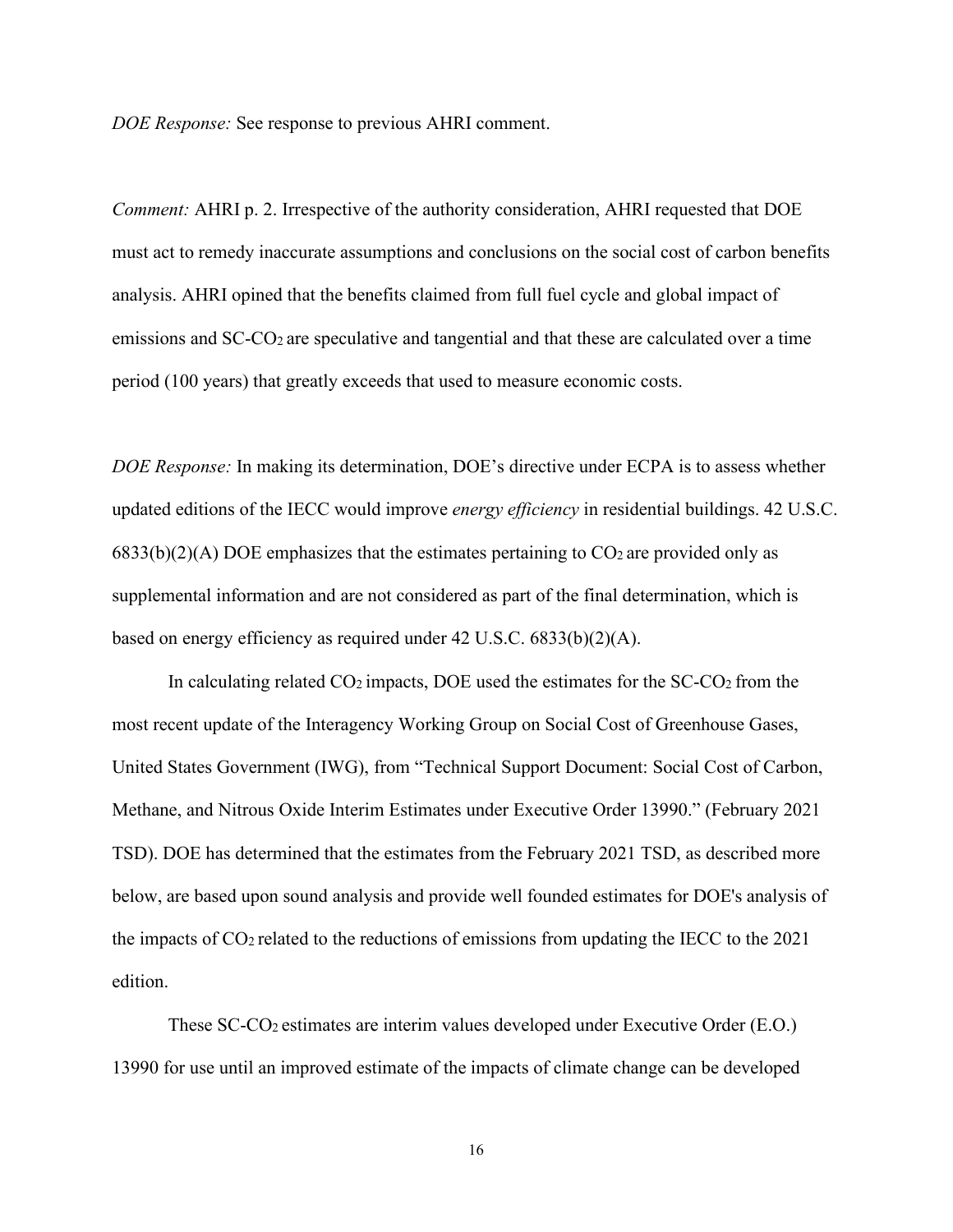based on the best available science and economics. The SC-CO2 estimates used in this analysis were developed over many years, using a transparent process, peer-reviewed methodologies, the best science available at the time of that process, and with input from the public. Specifically, an interagency working group (IWG) that included the EPA and other executive branch agencies and offices used three integrated assessment models (IAMs) to develop the SC-CO<sub>2</sub> estimates and recommended four global values for use in regulatory analyses. The SC-CO2 estimates were first released in February 2010 and updated in 2013 using new versions of each IAM. In 2015, as part of the response to public comments received to a 2013 solicitation for comments on the SC-CO2 estimates, the IWG announced a National Academies of Sciences, Engineering, and Medicine review of the SC-CO<sub>2</sub> estimates to offer advice on how to approach future updates to ensure that the estimates continue to reflect the best available science and methodologies. In January 2017, the National Academies released their final report, Valuing Climate Damages: Updating Estimation of the Social Cost of Carbon Dioxide, and recommended specific criteria for future updates to the SC-CO2 estimates, a modeling framework to satisfy the specified criteria, and both near-term updates and longer term research needs pertaining to various components of the estimation process (National Academies 2017). On January 20, 2021, President Biden issued Executive Order 13990, which directed the IWG to ensure that the U.S. Government's (USG) estimates of the social cost of carbon and other greenhouse gases reflect the best available science and the recommendations of the National Academies (2017). The IWG was tasked with first reviewing the estimates currently used by the USG and publishing interim estimates within 30 days of E.O. 13990 that reflect the full impact of GHG emissions, including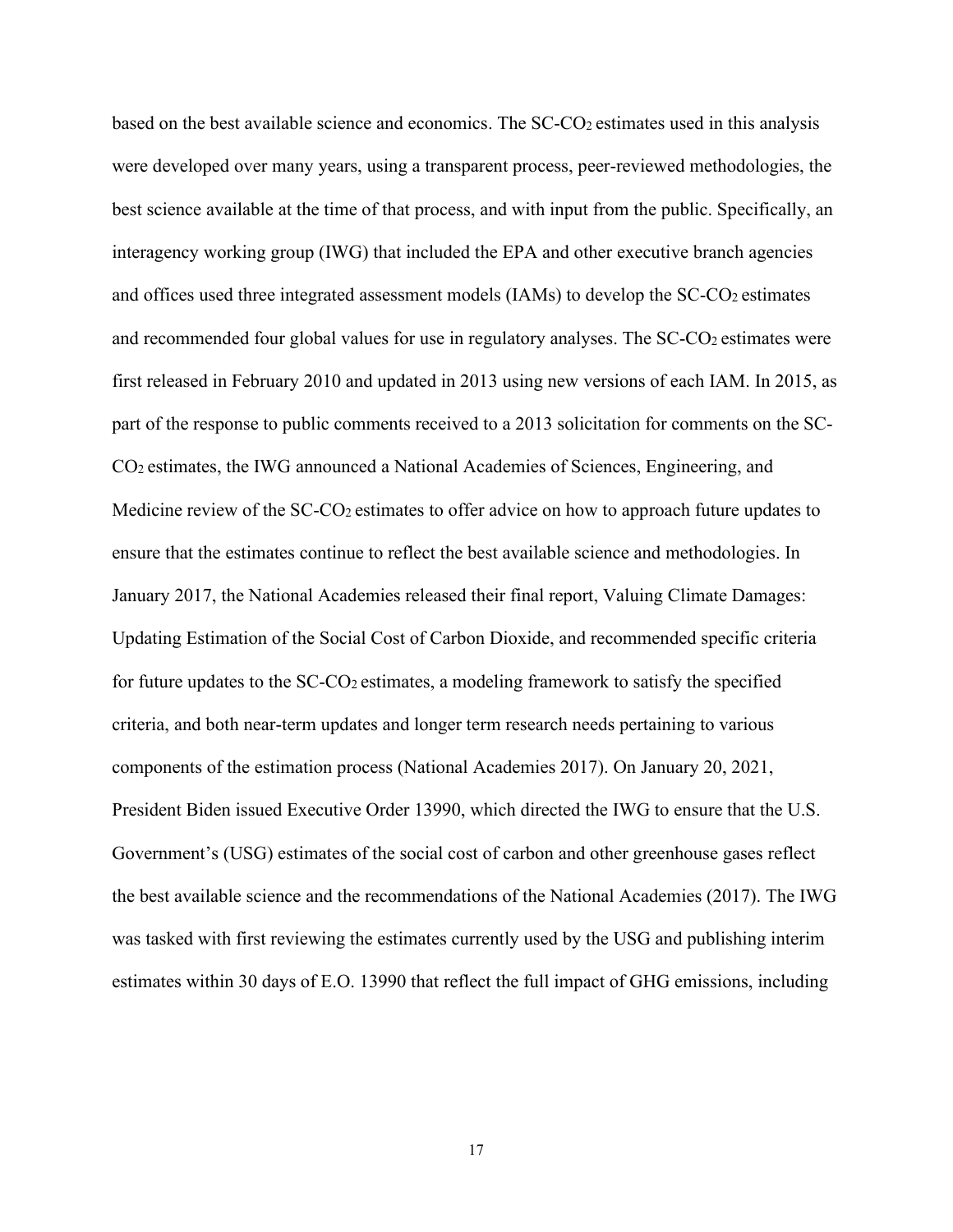taking global damages into account.<sup>6</sup> The interim  $SC-CO<sub>2</sub>$  estimates published in February 2021 are used here to estimate the climate benefits associated with this determination.

DOE acknowledges that there are a number of challenges in attempting to assess the incremental economic impacts of  $CO<sub>2</sub>$  emissions. The science and economic understanding of climate change and its impacts is improving over time; research focused on the assessment of climate damages and socioeconomic emissions projections is particularly important for reducing uncertainty in the calculation of the social cost of greenhouse gases  $(SC-GHG)^7$ , as is quantifying and being transparent about where key uncertainties in the models remain. But contrary to AHRI's suggestion that uncertainty should cause DOE to discount or abandon monetization of the social benefits of reducing CO2 emissions, as IWG has stated, due to a number of sources of uncertainty, there is a likelihood that the  $SC-CO<sub>2</sub>$  is an underestimate of the true social cost of emissions.<sup>8</sup> Despite the limits of both quantification and monetization, SC- $CO<sub>2</sub>$  estimates can be useful in estimating the social benefits of reducing  $CO<sub>2</sub>$  emissions. As a result, DOE has used the IWG's SC-CO2 estimates in monetizing the social benefits of reducing CO2 emissions. However, as discussed in previous comments, DOE's SC-CO2 analysis using these estimates was not considered in DOE's ultimate determination of whether the 2021 IECC Standard will improve energy efficiency.

<sup>6</sup> The E.O. instructs the IWG to undertake a fuller update of the SC-GHG estimates by January 2022.

<sup>7</sup> The social cost of greenhouse gases (SC-GHG) is the monetary value of the net harm to society associated with adding a small amount of that GHG to the atmosphere in a given year and, therefore, should reflect the societal value of reducing emissions of the gas in question by one metric ton. The marginal estimate of social costs will differ by the type of greenhouse gas (such as carbon dioxide, methane, and nitrous oxide) and by the year in which the emissions change occurs. The estimates of the social cost of carbon (SC-CO<sub>2</sub>), social cost of methane (SC-CH<sub>4</sub>), and social cost of nitrous oxide (SC-N<sub>2</sub>O) published in the February 2021 TSD allow agencies to understand the social benefits of reducing emissions of each of these greenhouse gases, or the social costs of increasing such emissions, in the policy making process. Collectively, these values are referenced as the "social cost of greenhouse gases" (SC-GHG).

<sup>8</sup> See Interagency Working Group on Social Cost of Greenhouse Gases, *Technical Support Document: Social Cost of Carbon, Methane, and Nitrous Oxide. Interim Estimates Under Executive Order 13990*, Washington, D.C., February 2021.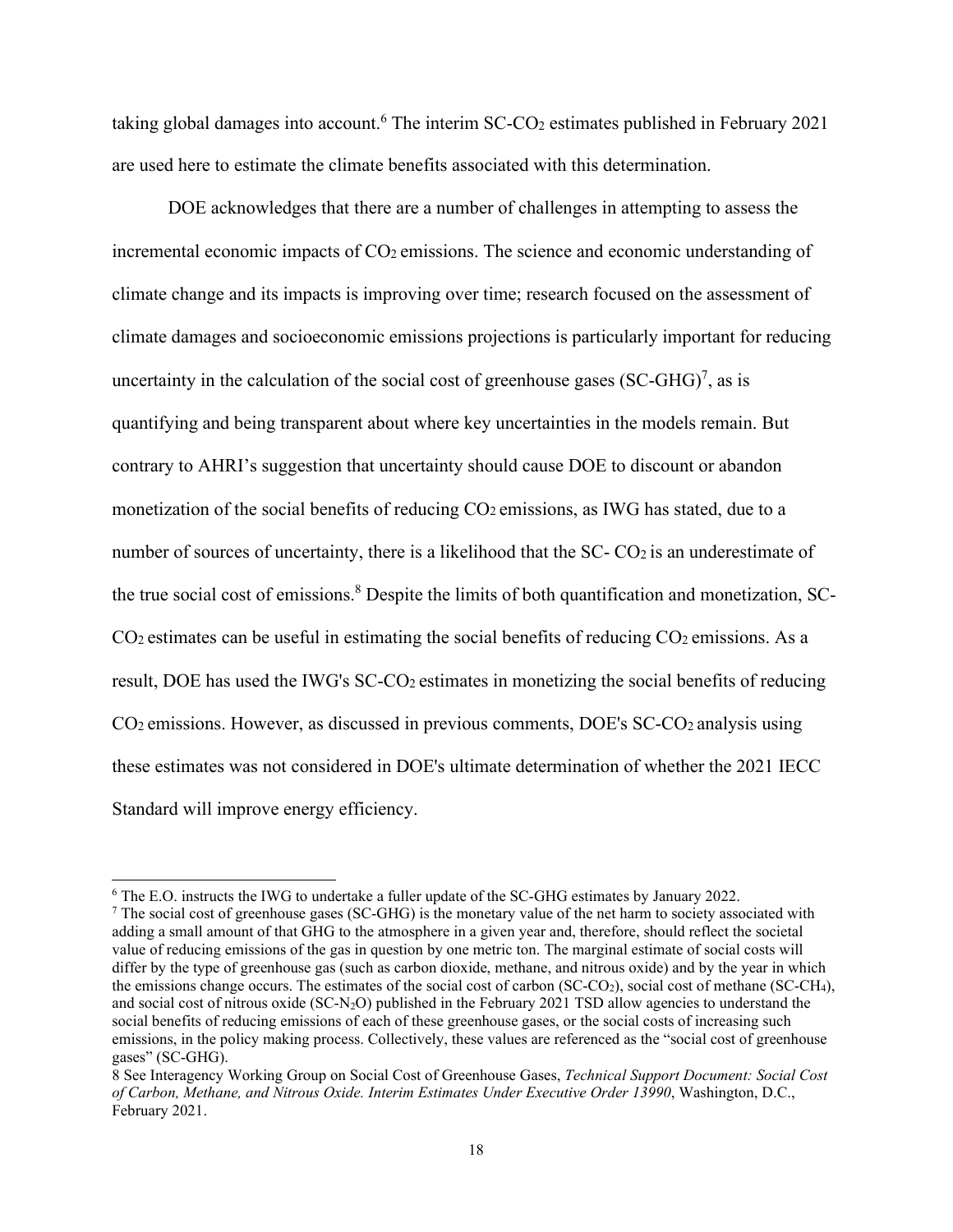*Comment:* AHRI p. 2,3. As part of the rationale for not including SC-CO2, AHRI further commented that DOE has acknowledged the uncertainty of SC-CO<sub>2</sub> estimates and stated that these are both provisional and revisable. Further, they noted that the interagency working group developing the SC-CO2 noted that the underlying models were imperfect and incomplete and notes that the intergovernmental panel on climate change (IPCC) which the IWG relied on also stated in 2013 that no best estimate for equilibrium climate sensitivity could then be given because of the lack of agreement on values across assessed lines of evidence and studies.

*DOE Response:* In making its determination, DOE's directive under ECPA is to assess whether updated editions of the IECC would improve *energy efficiency* in residential buildings. 42 U.S.C.  $6833(b)(2)(A)$  DOE emphasizes that the estimates pertaining to CO<sub>2</sub> are provided only as supplemental information and are not considered as part of the final determination, which is based on energy efficiency as required under 42 U.S.C. 6833(b)(2)(A).

As noted above, DOE determined that the estimates from the February 2021 TSD are based upon sound analysis and provide well founded estimates for DOE's analysis of the impacts of CO2 related to the reductions of emissions from updating the 90.1 Standard to the 2019 edition. As explained in the February 2021 TSD and while the IWG works to assess how best to incorporate the latest, peer reviewed science to develop an updated set of SC-GHG estimates, the IWG has determined that it is appropriate for agencies to revert to the same set of four values drawn from the SC-GHG distributions based on three discount rates as were used in regulatory analyses between 2010 and 2016 and subject to public comment. For each discount rate, the IWG combined the distributions across models and socioeconomic emissions scenarios (applying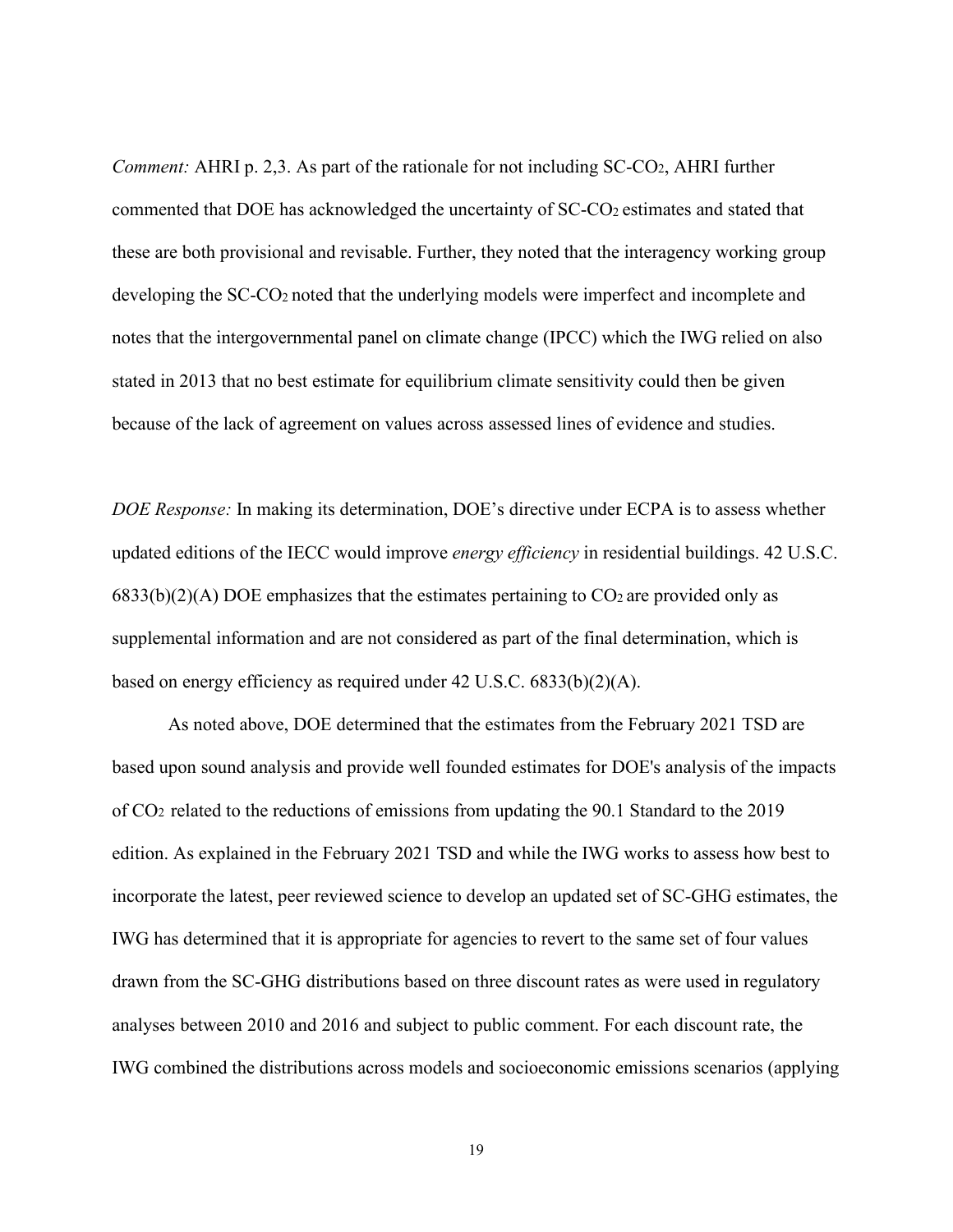equal weight to each) and then selected a set of four values for use in benefit-cost analyses: an average value resulting from the model runs for each of three discount rates (2.5%, 3%, and 5%), plus a fourth value, selected as the 95th percentile of estimates based on a 3 percent discount rate. The fourth value was included to provide information on potentially higher-than-expected economic impacts from climate change, conditional on the 3% estimate of the discount rate. As explained in the February 2021 TSD, this update reflects the immediate need to have an operational SC-GHG for use in regulatory benefit-cost analyses and other applications that was developed using a transparent process, peer-reviewed methodologies, and the science available at the time of that process. Those estimates were subject to public comment in the context of dozens of proposed rulemakings as well as in a dedicated public comment period in 2013. However, as discussed in previous comments, DOE's SC-CO2 analysis using these estimates was not considered in DOE's ultimate determination of whether the 2021 IECC Standard will improve energy efficiency.

*Comment:* AHRI, p. 3,5. AHRI commented that EPCA's focus is on benefits accruing with this nation, hence incorporation of SC-CO2 at the global level is beyond the scope and authority of DOE. See 42 U.S.C. 6833(a)(1-5). They further noted that EPCA originally arose out of the 1970's oil embargo and that nothing in the subsequent amendments suggests a different statutory focus other than improving the energy economic within the United States. AHRI notes that DOE analyzes expected national [domestic] energy savings, but does not scale back reported SC-CO2 calculations to reflect domestic impacts only.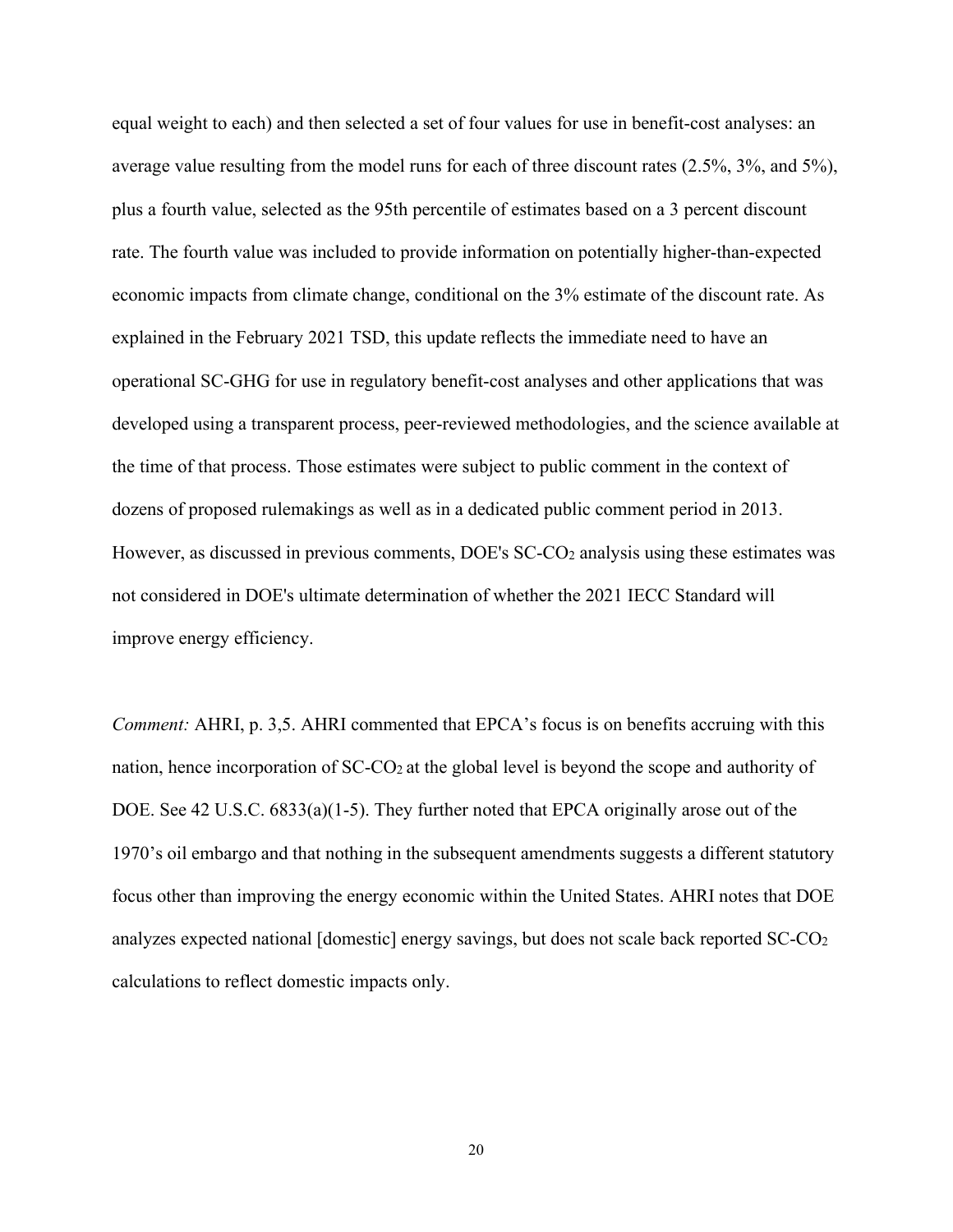*DOE Response:* In making its determination, DOE's directive under ECPA is to assess whether updated editions of the IECC would improve *energy efficiency* in residential buildings. 42 U.S.C.  $6833(b)(2)(A)$  DOE emphasizes that the estimates pertaining to CO<sub>2</sub> are provided only as supplemental information and are not considered as part of the final determination, which is based on energy efficiency as required under 42 U.S.C. 6833(b)(2)(A).

As to the use of a SC-CO2 value that includes impacts outside the boundaries of the United States, the February 2021 TSD provides a complete discussion of the IWG's initial review conducted under E.O. 13990. In particular, the IWG found that a global perspective is essential for SC-GHG estimates because climate impacts occurring outside U.S. borders can directly (and indirectly affect the welfare of U.S. citizens and residents. Thus, U.S. interests are affected by the climate impacts that occur outside U.S. borders. Examples of affected interests include: direct effects on U.S. citizens and assets located abroad, international trade, and tourism, and spillover pathways such as economic and political destabilization and global migration. In addition, assessing the benefits of U.S. GHG mitigation activities requires consideration of how those actions may affect mitigation activities by other countries, as those international mitigation actions will provide a benefit to U.S. citizens and residents by mitigating climate impacts that affect U.S. citizens and residents. Therefore, in this analysis DOE centers attention on a global measure of SC-GHG.

As noted above, DOE determined that the estimates from the February 2021 TSD are based upon sound analysis, and therefore, in analyzing the impacts of  $CO<sub>2</sub>$  related to the reductions of emissions from updating the 90.1 Standard to the 2019 edition, DOE has focused on a global measure of SC-CO2. As noted in the February 2021 TSD, the IWG will continue to review developments in the literature, including more robust methodologies for estimating SC-

21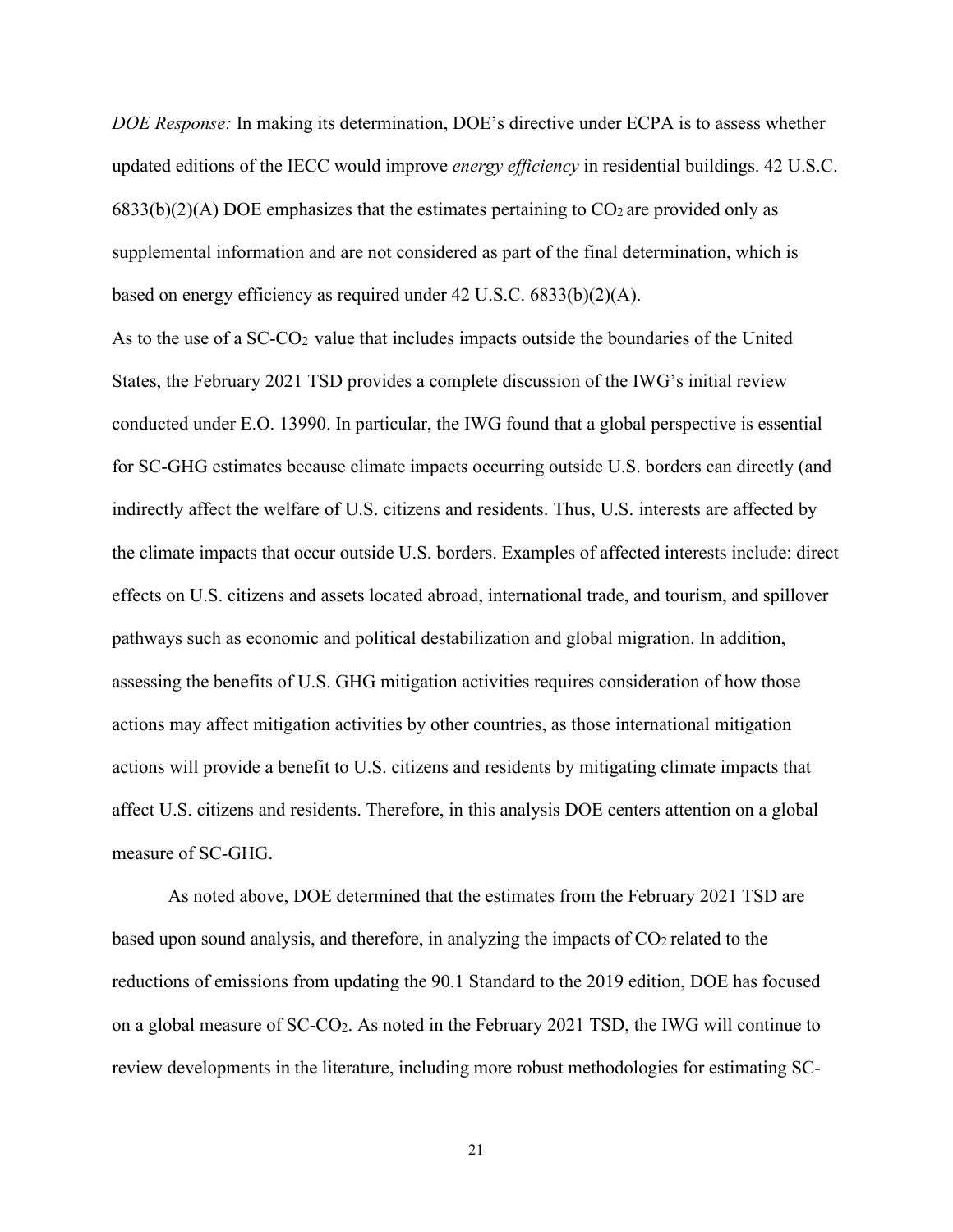GHG values based on purely domestic damages, and explore ways to better inform the public of the full range of carbon impacts, both global and domestic. As a member of the IWG, DOE will likewise continue to follow developments in the literature pertaining to this issue. However, as discussed in previous comments, DOE's SC-CO2 analysis using these estimates was not considered in DOE's ultimate determination of whether the 2021 IECC Standard will improve energy efficiency.

*Comment: AHRI, p.3,4. AHRI stated that DOE wrongly assumes that SC-CO2 values increase* over time in real dollars and states that this is contrary to "historical experience and to economic development science" and that the more economic development that occurs, the more adaptation and mitigation efforts a population living in a growing economy can afford to undertake (AHRI cites the IWG indicating that developed countries can eliminate 90% of the economic impacts and developing countries could eventually eliminate 50% of the economic impacts of climate change). They comment that they see no indication that DOE considered this separately.

*DOE Response:* In making its determination, DOE's directive under ECPA is to assess whether updated editions of Standard 90.1 would improve *energy efficiency* in commercial buildings. 42 U.S.C.  $6833(b)(2)(A)$  DOE emphasizes that the estimates pertaining to  $CO<sub>2</sub>$  are provided only as supplemental information and are not considered as part of the final determination, which is based on energy efficiency as required under 42 U.S.C. 6833(b)(2)(A).

The model scenarios reported by the IWG demonstrate that the damage assessments and corresponding valuation (SC-CO2), adjusted for inflation, increase through time. As explained in the February 2021 TSD, "[t]he SC- $[CO_2]$  estimates increase over time within the models – i.e.,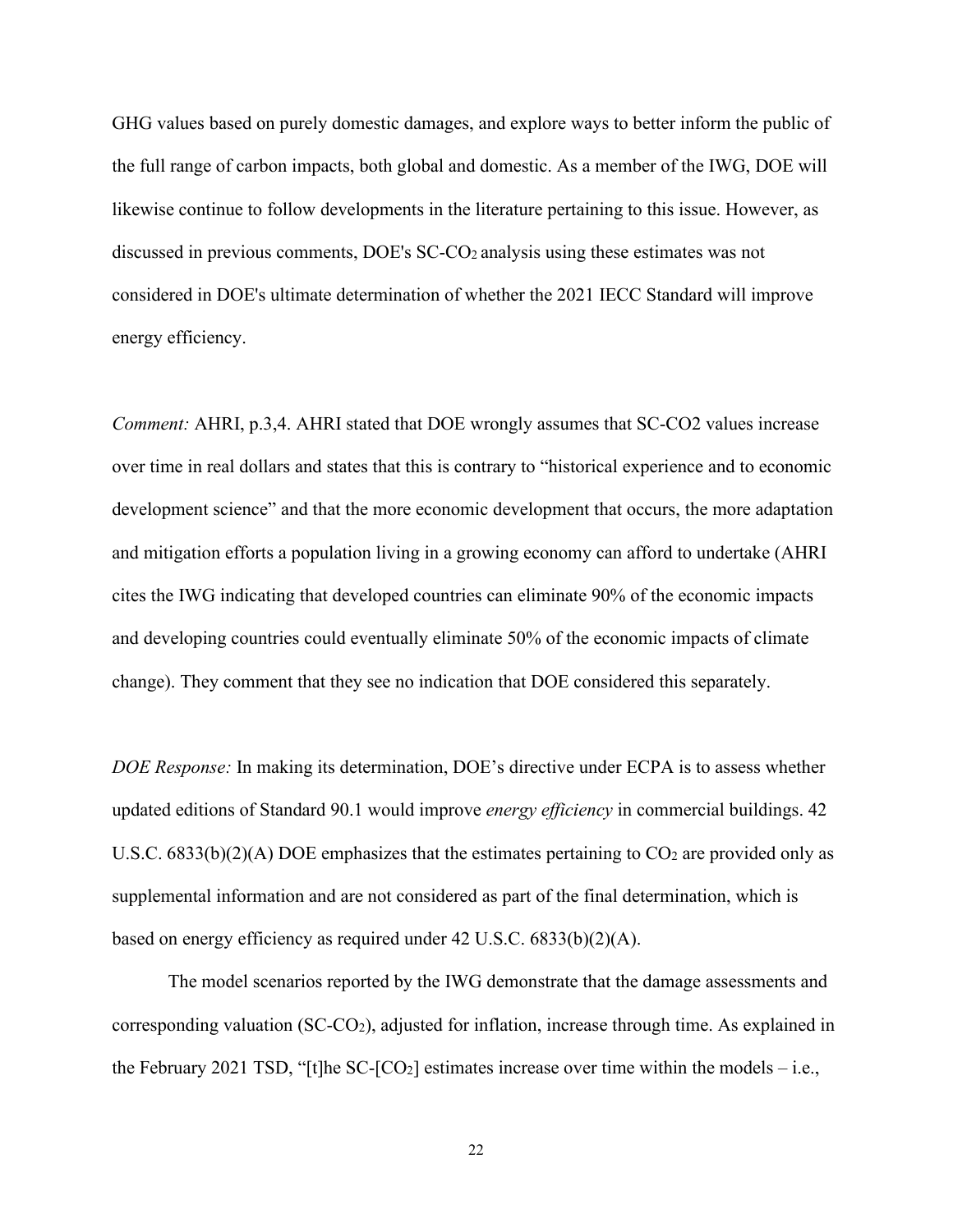the societal harm from one metric ton emitted in 2030 is higher than the harm caused by one metric ton emitted in 2025 – because future emissions produce larger incremental damages as physical and economic systems become more stressed in response to greater climatic change, and because GDP is growing over time and many damage categories are modeled as proportional to GDP. As noted above, DOE determined that the estimates from the February 2021 TSD are based upon sound analysis and provide well founded estimates for DOE's analysis of the impacts of CO2 related to the reductions of emissions from updating the 90.1 Standard to the 2019 edition in its building codes impact analysis. Accordingly, DOE incorporated the IWG's consideration in its analysis. However, as discussed in previous comments, DOE's SC-CO2 analysis using these estimates was not considered in DOE's ultimate determination of whether the 2021 IECC Standard will improve energy efficiency.

*Comment:* AHRI, p. 4. AHRI argued that it is arbitrary and capricious to use different timeframes and assumptions for costs and benefits and notes that DOE must clarify precisely why and how it believes it has statutory authority under 42 U.S.C.  $6833(a)$  to consider SC-CO<sub>2</sub> issues and cites why such action is legally arbitrary without sufficient documented reason for treating similar situations differently. AHRI notes that DOE, in clarifying why it believes it has such authority, can establish how it is acting consistently in terms of the analysis of benefits.

*DOE Response:* See previous response to AHRI comment on the issue of authority. On the issue of costs and benefits, DOE reemphasizes that its determination analysis is not assessing the costs and benefits associated with the updated 2021 IECC, that the determination is solely based on energy efficiency, and that the reported carbon emissions are reported only as supplemental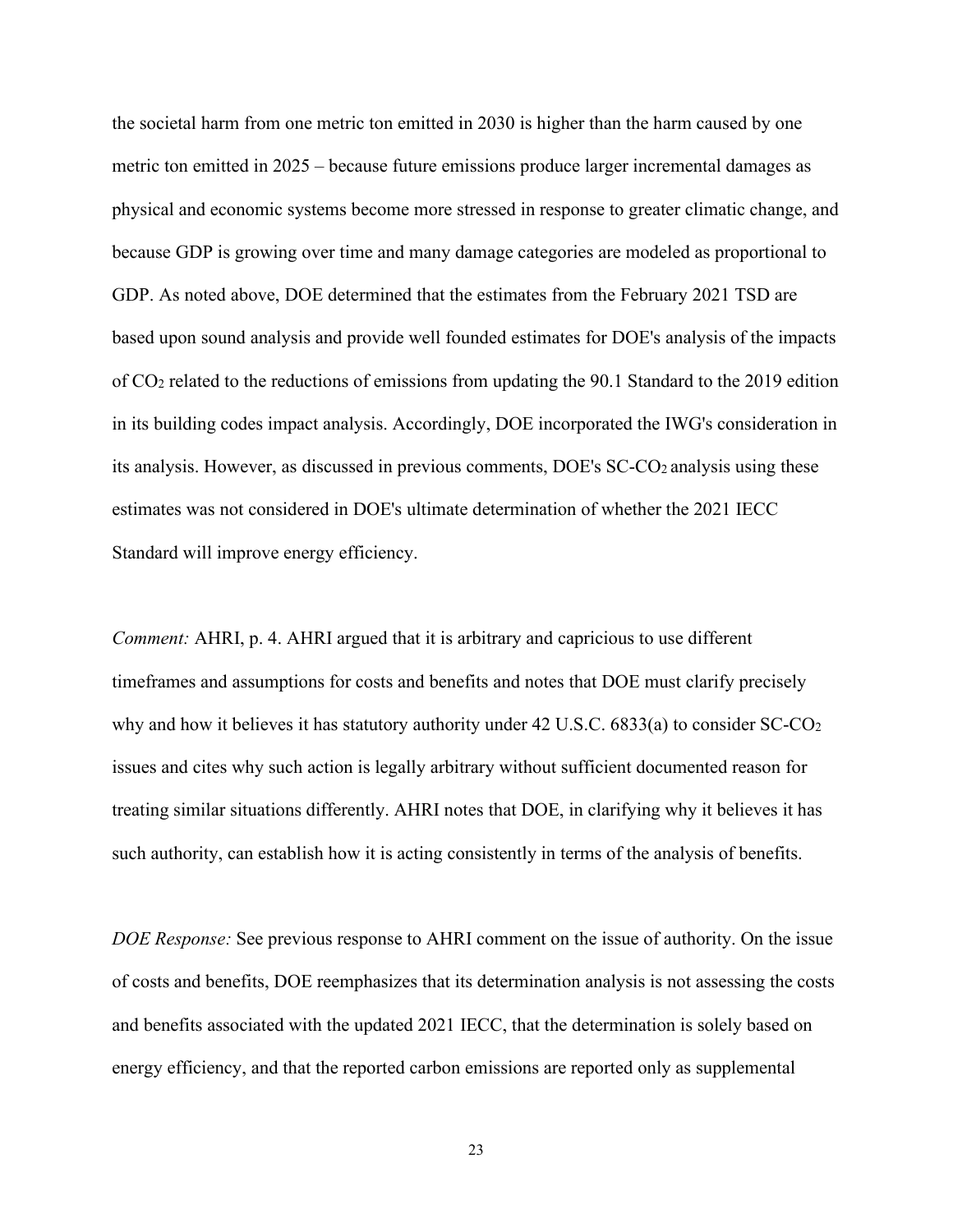information for the benefit of interested parties and in support of the directives of Executive Order 12866. To clarify the issue of timeframe, the emission estimates are based on one year (i.e., the annual energy consumption estimated via the energy efficiency analysis). However, the step of projecting the associated  $CO<sub>2</sub>$  impacts captures the longer-term impact of those singleyear emissions, as they persist in the atmosphere (and drive the damage impacts over the time they persist), which is then discounted to present value for the year when the emissions occur. DOE does not find an economic inconsistency in this approach to reporting emission benefits. Such a calculation is similar to life-cycle analysis, for instance, which is performed in a similar fashion, where a single year event occurs (e.g., a purchase of more efficient equipment), but the energy savings are calculated over the time they exist (e.g., the life of the equipment), and discounted back to the present value to reflect an overall life-cycle cost. DOE's reporting here of discounted damage impacts is consistent with that general approach.